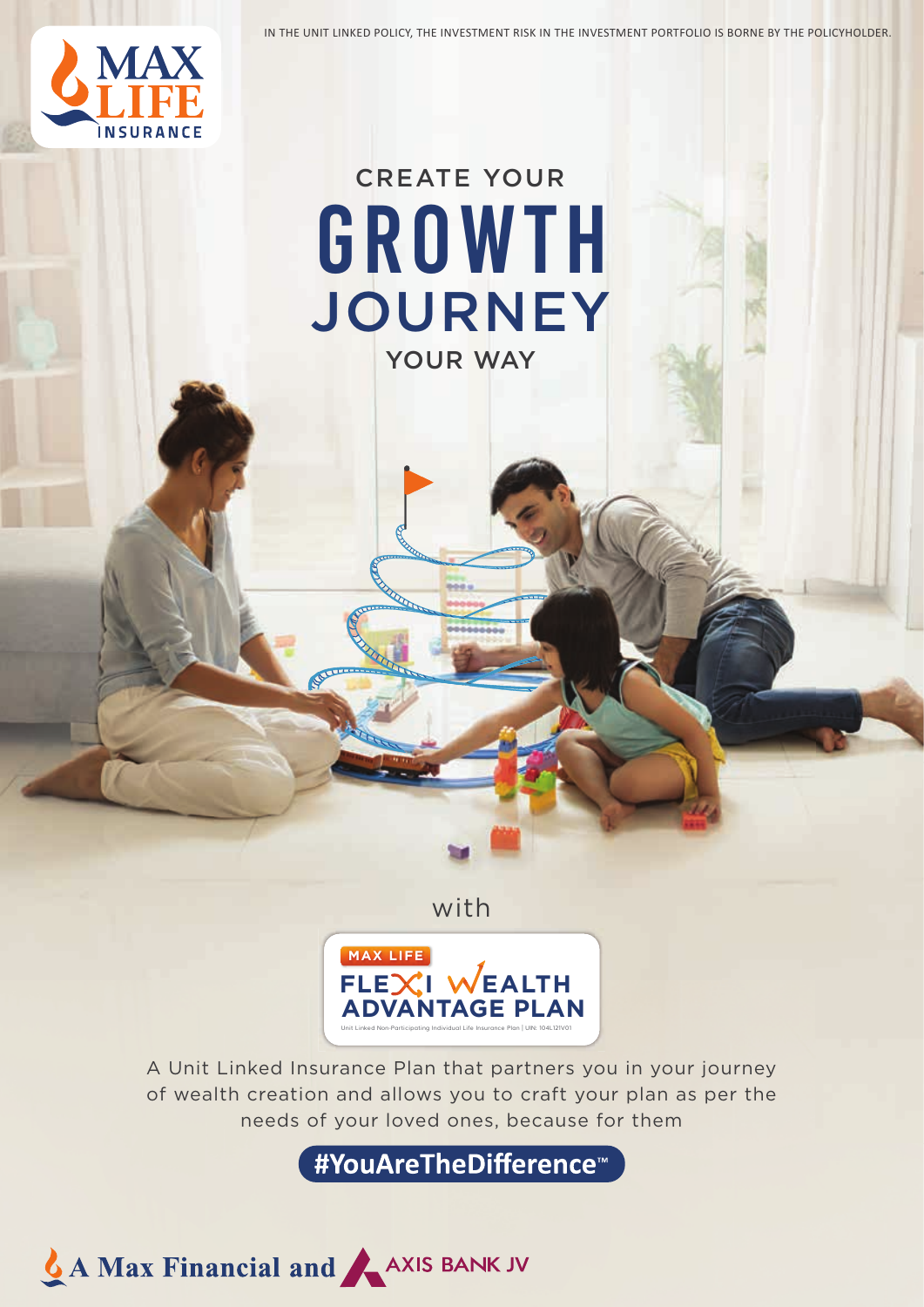#### Product variants

The product can be taken with one of the following two variants:

- 1. Wealth Variant (Single Pay / Limited Pay / Regular Pay)
- 2. Whole Life Variant (Limited Pay)

You can additionally opt for Waiver of Premium (WOP) benefit, if Policyholder and Life Insured are different individuals. The Waiver of Premium benefit shall be available at inception only for limited and regular pay Policies.

Your chosen premium amount determines the benefits offered under both variants.

The benefits increase with the increase in Premium bands, chosen by you as per the below table:

| <b>Premium Band</b> | Single / Annualised Premium |
|---------------------|-----------------------------|
| Band 1              | Less than ₹1,00,000         |
| Band 2              | ₹1,00,000 to ₹2,49,999      |
| Band 3              | ₹ 2,50,000 to ₹ 3,99,999    |
| Band 4              | ₹4,00,000 to ₹9,99,999      |
| Band 5              | ₹ 10,00,000 to ₹ 14,99,999  |
| Band 6              | ₹15,00,000 and above        |

#### **Plan the growth of your wealth with 3 simple steps:**

Choose your plan variant – Wealth or Whole Life



Choose your Premium amount, Premium Payment Term and Policy Term to match your financial protection and savings needs



Choose your Investment Strategy from the available 5 options and corresponding funds from a total of 11 available funds basis your investment style and risk appetite to maximize your investment

On maturity of the Policy, you get the maturity benefit as a lump sum or as periodic pay-outs through settlement option (Refer to section 'Settlement option' for details). In case of your unfortunate death during the Policy Term, your nominee / legal heir will receive the death benefit. Please refer to the following sections for details on death and maturity benefits.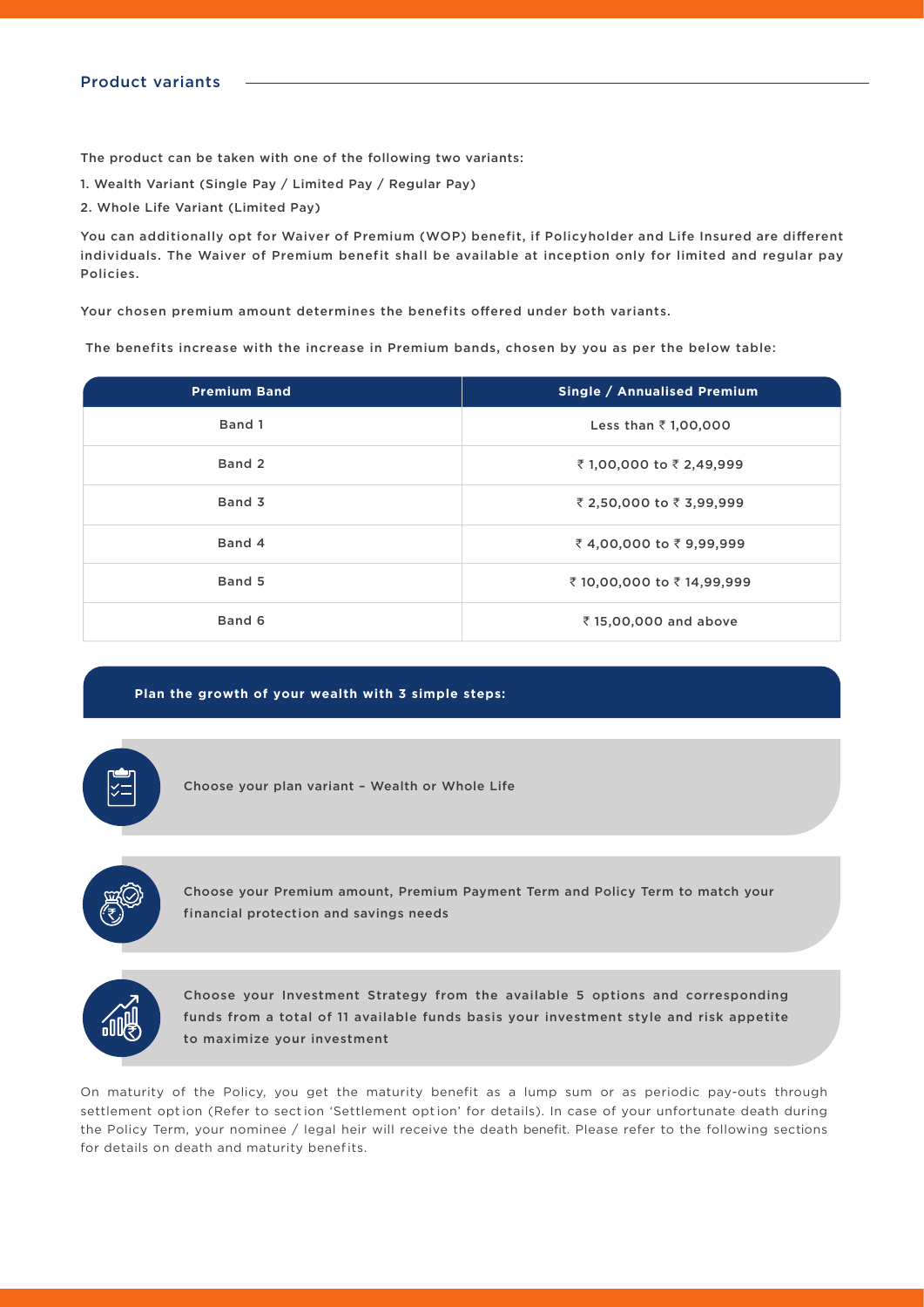#### Features

#### Max Life Flexi Wealth Advantage Plan offers the following rich features and benefits:



#### &Return of all charges

You are eligible for a refund of all or some part of the ULIP charges deducted in your policy, which are added back to your fund value.



#### #Guaranteed Loyalty Addit ions to boost up your fund value Enjoy Guaranteed Loyalty Additions to further enhance your Fund Value from 8<sup>th</sup> year onwards.



#### ~ Auto Debit Booster

Enjoy an additional booster at the end of 5 Policy Years, on paying any of your first five Premiums (Excluding the first Premium) through auto debit (ECS, DD etc.) mode.



#### Choose from flexible plan options

You can choose from 2 plan variants (Wealth / Whole Life) and multiple Premium Payment Term and Policy Term options to suit your investment tenure. You can further choose from 5 investment strategies and 11 funds to suit your investment style.



#### Option of Whole Life Cover and wealth acceleration

The Whole Life Plan variant starting with 5 years of Premium Payment Term allows you to shield your loved ones for the whole of your life, and lets your wealth grow t ill 100 years of age.



#### Option to choose your Sum Assured Cover Multiple

You can choose your Life Cover from multiple options of 1.25, 7, 10 and 15 times the Premium depending upon your Premium Payment Term.



## Option to avail regular systematic money withdrawals as per your desire: Smart Withdrawals The Whole Life variant lets you enjoy a secondary income stream by withdrawing money regularly from your Policy. You may choose this option of 'Smart Withdrawals' at inception or anytime during the Policy Term.



#### Unlimited free switches and premium redirections

Basis your change in investment style, you may avail unlimited switches and premium redirections, absolutely free of any cost.



#### **Tax Benefits**

Tax benefits may be applicable on premiums paid and benefits received as per prevailing tax laws.



#### Optional waiver of premium cover

This option ensures that, in case of unfortunate demise of the policyholder provided the risk cover under the Policy is in-force, WOP has been chosen at inception and WOP cover is active on the date of death of the policyholder, the Company will fund all future outstanding premiums of the base policy only (Not additional riders chosen) as and when due under the policy, keeping all the promised benefits under the policy intact.

&Charges eligible for return will be mortality charge on death benefit, Policy administration charge and premium allocation charge and will exclude any extra mortality charge, mortality charge on Max Life Waiver of Premium Benefit, rider charge and Goods and Service Tax / any other applicable tax levied on the charges deducted. #**Guaranteed Loyalty Additions**: These shall be added to your fund value starting from the end of 8th policy year and at the end of each year thereafter. GLA as a % of fund value for various premium bands as a percentage of fund value are as mentioned in the prospectus. Please refer the prospectus for further details.

~ **Auto Debit Booster**s: Auto debit booster amount of 0.75% of premium will get added to your fund value at end of 5th policy yea**r**, provided all due premiums till date have been paid and the policy is in-force.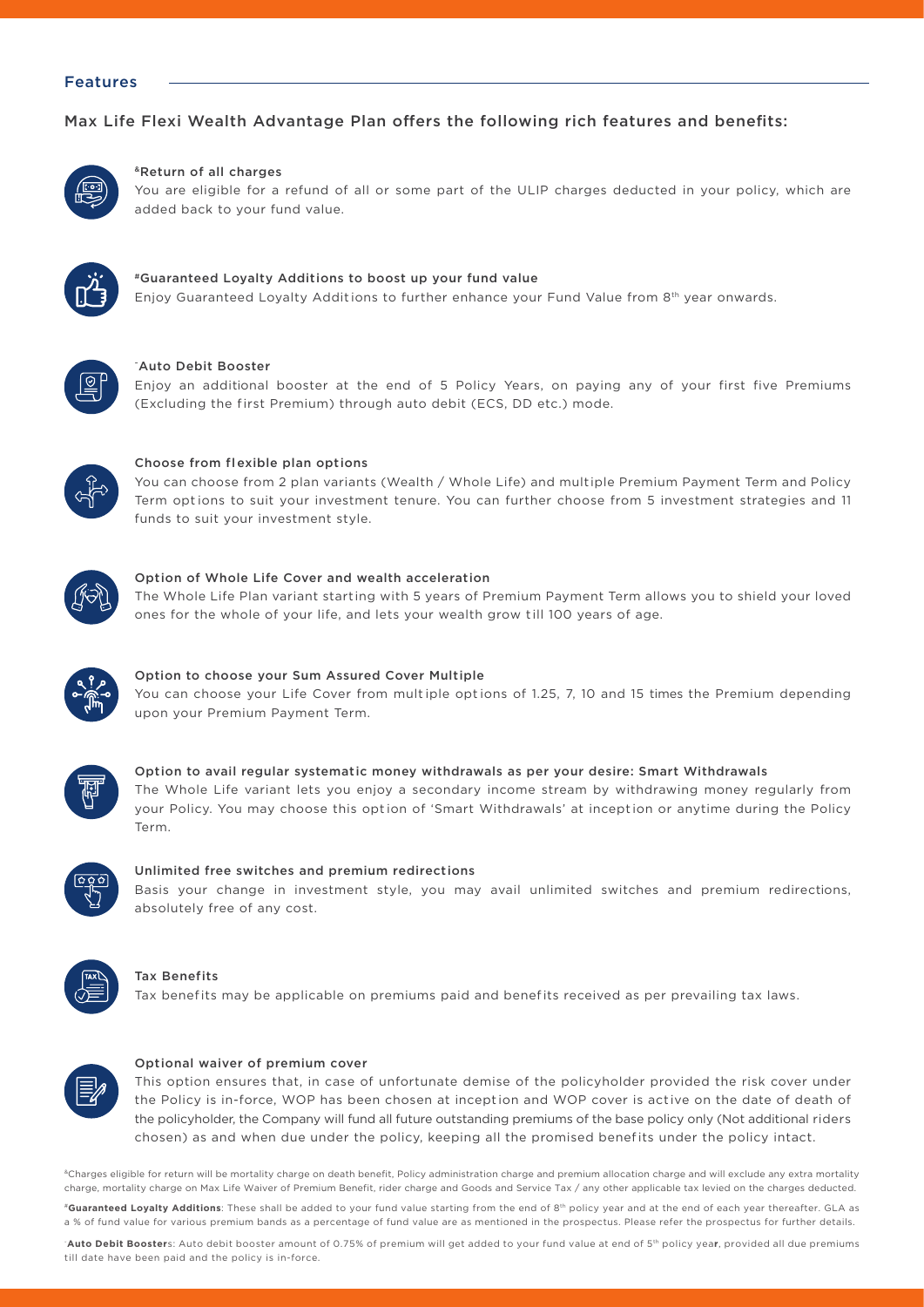Given below are the maturity benefits at assumed rates of fund return at 4% and 8% and the minimum sum assured under the policy for a few sample modal points.

| <b>Wealth variant</b>             |                                    |                        |                               |                          |                                         |            |                                         |            |                                          |
|-----------------------------------|------------------------------------|------------------------|-------------------------------|--------------------------|-----------------------------------------|------------|-----------------------------------------|------------|------------------------------------------|
| Age of                            | Premium                            |                        | 4%* assumed rate of<br>return |                          | 8%* assumed rate of<br>return           |            | <b>Minimum</b>                          |            |                                          |
| <b>Life Insured</b><br>(In years) | <b>Annualised</b><br>Premium $(3)$ | Payment<br><b>Term</b> | <b>Policy</b><br>Term         | Cover<br><b>Multiple</b> | <b>Fund Value</b><br>at Maturity<br>(3) | <b>IRR</b> | <b>Fund Value</b><br>at Maturity<br>(3) | <b>IRR</b> | <b>Sum</b><br><b>Assured</b><br>on Death |
| 35                                | 100,000                            | 10 <sup>°</sup>        | 20                            | 15x                      | 1,487,355                               | 2.58%      | 2,690,019                               | 6.48%      | 1,500,000                                |
| 35                                | 200,000                            | 5                      | 10                            | 10x                      | 1,123,820                               | 1.47%      | 1,523,225                               | 5.37%      | 2,000,000                                |
| 35                                | 400,000                            | 5                      | 15                            | 7x                       | 2,739,924                               | 2.45%      | 4,428,393                               | 6.28%      | 2,800,000                                |
| 35                                | 250,000                            |                        | 10                            | 1.25x                    | 305,420                                 | 2.02%      | 445,565                                 | 5.95%      | 312,500                                  |
| 40                                | 100,000                            | 20                     | 20                            | 7x                       | 2,690,510                               | 2.75%      | 4,199,426                               | 6.63%      | 700,000                                  |
| 40                                | 200,000                            | 10                     | 20                            | 10x                      | 3,017,612                               | 2.67%      | 5,451,435                               | 6.57%      | 2,000,000                                |
| 40                                | 400,000                            | 5                      | 10                            | 7x                       | 2,359,696                               | 2.08%      | 3,165,803                               | 5.87%      | 2,800,000                                |
| 40                                | 250,000                            | 5                      | 15                            | 15x                      | 1,617,481                               | 2.00%      | 2,631,129                               | 5.87%      | 3,750,000                                |
| 40                                | 200,000                            |                        | 10                            | 1.25x                    | 237,600                                 | 1.74%      | 349,744                                 | 5.75%      | 250,000                                  |

| <b>Whole Life variant</b>  |                           |                        |                              |                          |                                         |            |                                         |            |                                   |
|----------------------------|---------------------------|------------------------|------------------------------|--------------------------|-----------------------------------------|------------|-----------------------------------------|------------|-----------------------------------|
| Age of                     |                           | Premium                |                              | Cover<br><b>Multiple</b> | 4%* assumed rate of<br>return           |            | 8%* assumed rate of<br>return           |            | <b>Minimum</b>                    |
| Life Insured<br>(In years) | Annualised<br>Premium (₹) | Payment<br><b>Term</b> | <b>Policy</b><br><b>Term</b> |                          | <b>Fund Value</b><br>at Maturity<br>(3) | <b>IRR</b> | <b>Fund Value</b><br>at Maturity<br>(3) | <b>IRR</b> | Sum<br><b>Assured</b><br>on Death |
| 35                         | 100.000                   | 5                      | 65                           | 10x                      | 3,424,457                               | 3.10%      | 37,223,426                              | 7.08%      | 1,000,000                         |
| 35                         | 250,000                   | 7                      | 65                           | 7x                       | 12,467,132                              | 3.21%      | 129,377,073                             | 7.17%      | 1,750,000                         |
| 35                         | 400,000                   | 10                     | 65                           | 10x                      | 28,029,997                              | 3.26%      | 275,225,935                             | 7.21%      | 4,000,000                         |
| 35                         | 250,000                   | 20                     | 65                           | 10x                      | 30,008,347                              | 3.25%      | 255,913,846                             | 7.20%      | 2,500,000                         |
| 40                         | 100.000                   | 5                      | 60                           | 7x                       | 2,920,895                               | 3.09%      | 26,206,380                              | 7.06%      | 700.000                           |
| 40                         | 250,000                   | 7                      | 60                           | 10x                      | 10,461,091                              | 3.18%      | 89,963,685                              | 7.14%      | 2,500,000                         |
| 40                         | 400,000                   | 10 <sup>°</sup>        | 60                           | 10x                      | 23,650,182                              | 3.25%      | 192,163,104                             | 7.19%      | 4,000,000                         |
| 40                         | 200,000                   | 20                     | 60                           | 7x                       | 20.242.191                              | 3.23%      | 143.074.775                             | 7.17%      | 1,400,000                         |

\*Premium Payment Mode: Annual via auto debit; Standard life Male; Fund chosen: Balanced Fund; Non ISNP source \*Please note that the above assumed rates of return @ 4% and 8% p.a. respect ively are only scenarios at these rates after recovering all applicable charges. These are not guaranteed and they are not the upper or lower limits of returns of the Funds selected in your policy, as the performance of the Funds is dependent on a number of factors including future investment performance. For more information, please request for your policy specific benefit illustration.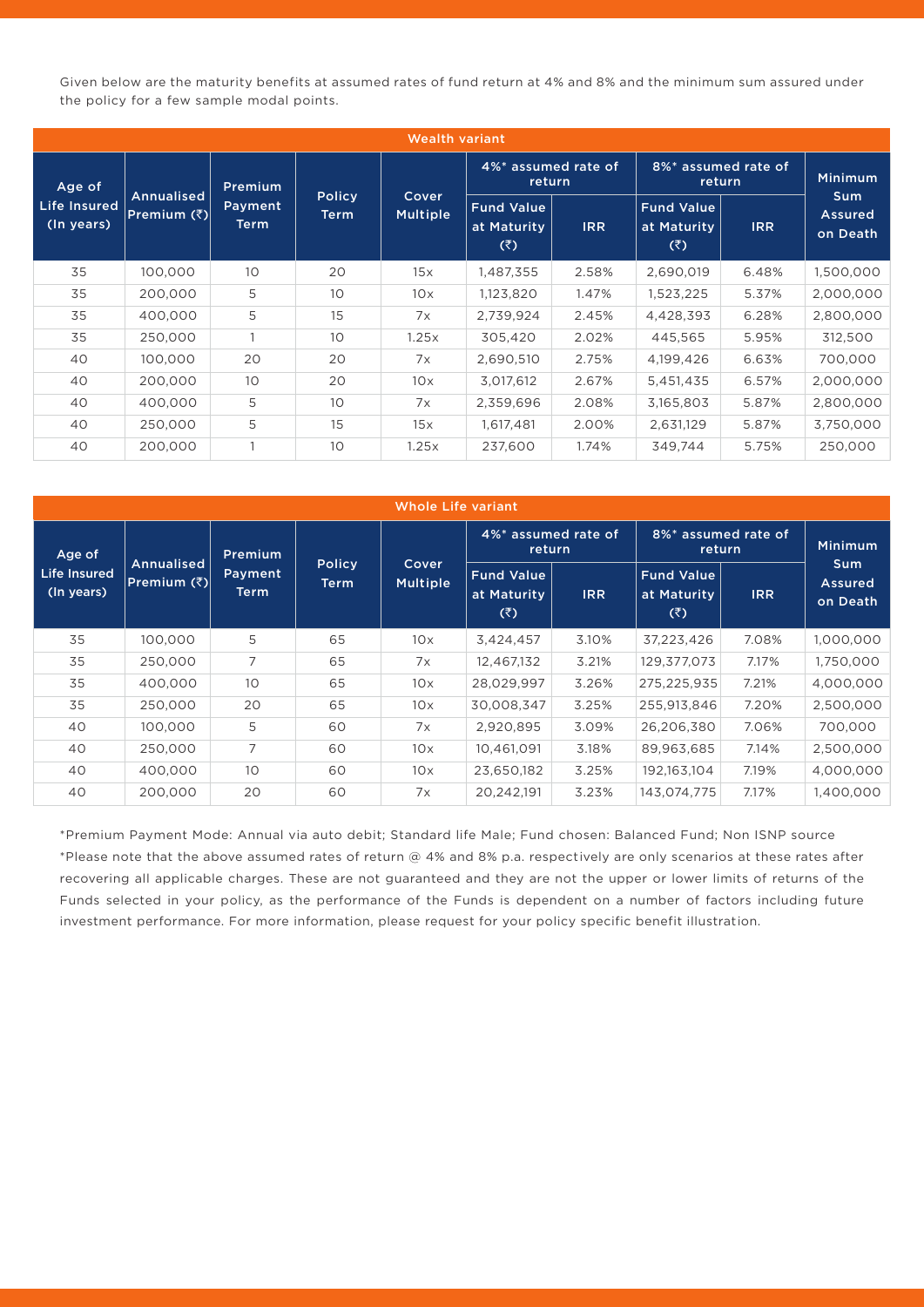#### **Examples**

Let's understand the product benefits better with a few illustrations.

#### **Example 1:**

Mr. Sharma aged 35 years purchased Max Life Flexi Wealth Advantage Plan (Wealth variant) with the details as below: #All premiums are payable at the beginning of year.

| Premium Payment | Policy   | Mode of                  | Annualised | Fund             | Cover    |
|-----------------|----------|--------------------------|------------|------------------|----------|
| Term            | Term     | Payment                  | Premium    | chosen           | Multiple |
| 5 years         | 10 vears | Annual via<br>auto debit | ₹ 2.50.000 | Balanced<br>Fund |          |



#### **Scenario 1: Survival till maturity**

At the end of 10<sup>th</sup> Policy Year, Mr. Sharma gets the Maturity Benefit as given in the below table.

| Maturity Benefit at end of Year 10 = Fund Value | Base policy |
|-------------------------------------------------|-------------|
| At assumed rate of return of 4%##               | ₹ 14.25.617 |
| At assumed rate of return of 8%##               | ₹ 19.25.881 |

##Please note that the above assumed rates of return @4% and @8% p.a. respectively, for Balanced Fund, are only scenarios at these rates after recovering all applicable charges. These are not guaranteed and they are not the upper or lower limits of returns of the Funds selected in your Policy, as the performance of the Funds is dependent on a number of factors including future investment performance. For more information, please request for your Policy specific benefit illustration.

\*\*Annualised premium means the premium amount payable in a year chosen by the policyholder, excluding the taxes, rider premium, underwriting extra premium and loadings for modal premiums, if any

#### **Scenario 2: Death at the end of 3rd policy year**

In case of death in  $3^{rd}$  year (after payment of 3 Premiums, but just before payment of  $4^{th}$  Premium), the death benefit paid will be calculated as under:

| Death Benefit is higher of:                                                                                                                                                    |
|--------------------------------------------------------------------------------------------------------------------------------------------------------------------------------|
| 1. Sum Assured - ₹ 25,00,000<br>2.105% of all premiums paid $-$ ₹ 7.87,500<br>3. Fund Value {as on the date of intimation of death}*: $@8\%$ - ₹ 7,55,534; $@4\%$ - ₹ 7,00,414 |
| Death benef it of $\bar{\tau}$ 25,00,000 is paid to the nominee.                                                                                                               |

\*Expected Fund Value of Balanced Fund, the Fund Value denoted above in year 3 (Before payment of 4th premium); this might be different depending on exact date of death of Life Insured. Fund Value will be calculated as per the prevailing NAV as on the date of death.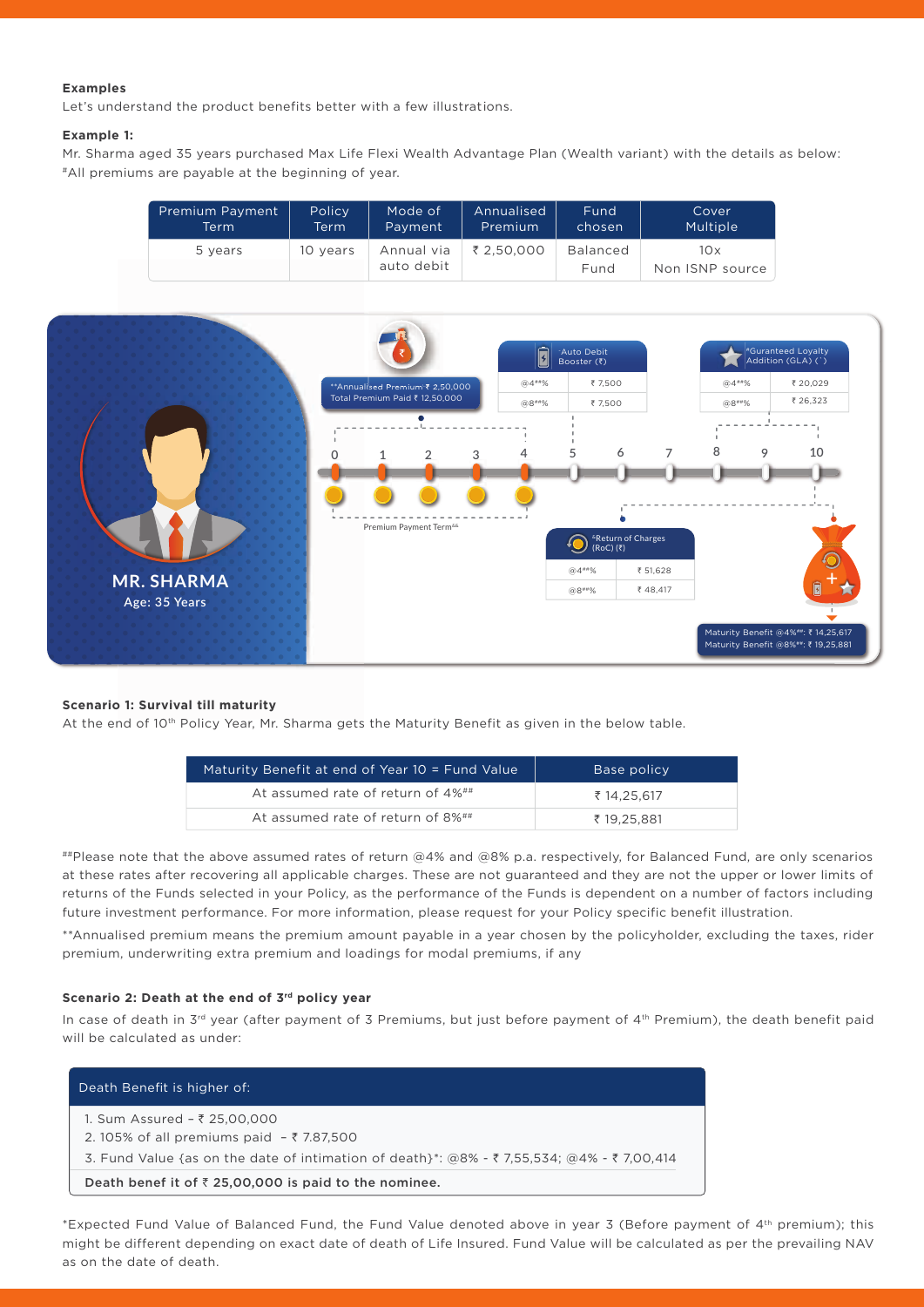#### **Example 2:**

Mr. Gupta aged 35 years purchased Max Life Flexi Wealth Advantage Plan (Whole Life variant) with the details as below:

| Premium Payment ! Policy ! Mode of ! Annualised ! Fund !<br>Term |              |                                                   | Cover<br>Multiple           |
|------------------------------------------------------------------|--------------|---------------------------------------------------|-----------------------------|
| 5 years                                                          | auto debit i | ¦ 65 years ¦ Annual via ¦ ₹ 1,50,000 ¦ Balanced ¦ | 10x<br>Fund Non ISNP source |



#### Scenario 1:

Mr. Gupta survives the entire term and has celebrated his 100<sup>th</sup> birthday the same year

\*\*Annualised premium means the premium amount payable in a year chosen by the policyholder, excluding the taxes, rider premium, underwriting extra premium and loadings for modal premiums, if any

&&All premiums are payable at the beginning of year.

#The Guaranteed Loyalty additions rate applicable from the 8<sup>th</sup> Policy Year till 15<sup>th</sup> Policy Year is 0.50% of fund value and that for 26<sup>th</sup> Policy Year until maturity is 0.75% of fund value.

Given below is a glimpse of Mr. Gupta's growing fund value across the span of policy term at in interval of every five years starting from the 10<sup>th</sup> policy year

| Policy Year | <b>Fund Value</b><br>$@4\%^{**}$ | <b>Fund Value</b><br>$@8\%$ ## | Policy Year | <b>Fund Value</b><br>@ 4%## | <b>Fund Value</b><br>@ 8%## |
|-------------|----------------------------------|--------------------------------|-------------|-----------------------------|-----------------------------|
| 10 years    | ₹808,974                         | ₹ 1,109,441                    | 40 years    | ₹ 2,238,310                 | ₹ 9,474,676                 |
| 15 years    | ₹ 970,878                        | ₹1.590.616                     | 45 years    | ₹ 2.648.305                 | ₹ 13,538,302                |
| 20 years    | ₹ 1,145,468                      | ₹ 2,272,820                    | 50 years    | ₹ 3,133,399                 | ₹ 19,344,790                |
| 25 years    | ₹ 1,352,186                      | ₹ 3,247,618                    | 55 years    | ₹ 3.707.349                 | ₹ 27,641,642                |
| 30 years    | ₹ 1,598,913                      | ₹4,640,500                     | 60 years    | ₹4,386,430                  | ₹ 39,496,959                |
| 35 years    | ₹ 1,891,788                      | ₹ 6,630,779                    | 65 years    | ₹ 5,189,900                 | ₹ 56,436,942                |

Please note that the above assumed rates of return @ 4% and 8% p.a. respectively, for Balanced Fund, are only scenarios at these rates after recovering all applicable charges. These are not guaranteed and they are not the upper or lower limits of returns of the Funds selected in your Policy, as the performance of the Funds is dependent on a number of factors including future investment performance. For more information, please request for your Policy specific benefit illustration.

#### **Scenario 2:**

Mr. Gupta unfortunately died at end of 40<sup>th</sup> Policy Year (on attaining 75 years of age). In case of death at end of  $40<sup>th</sup>$  year the death benefit paid will be calculated as under: Death Benefit = Higher of (Sum Assured or 105% of all premiums paid or Fund Value) where,

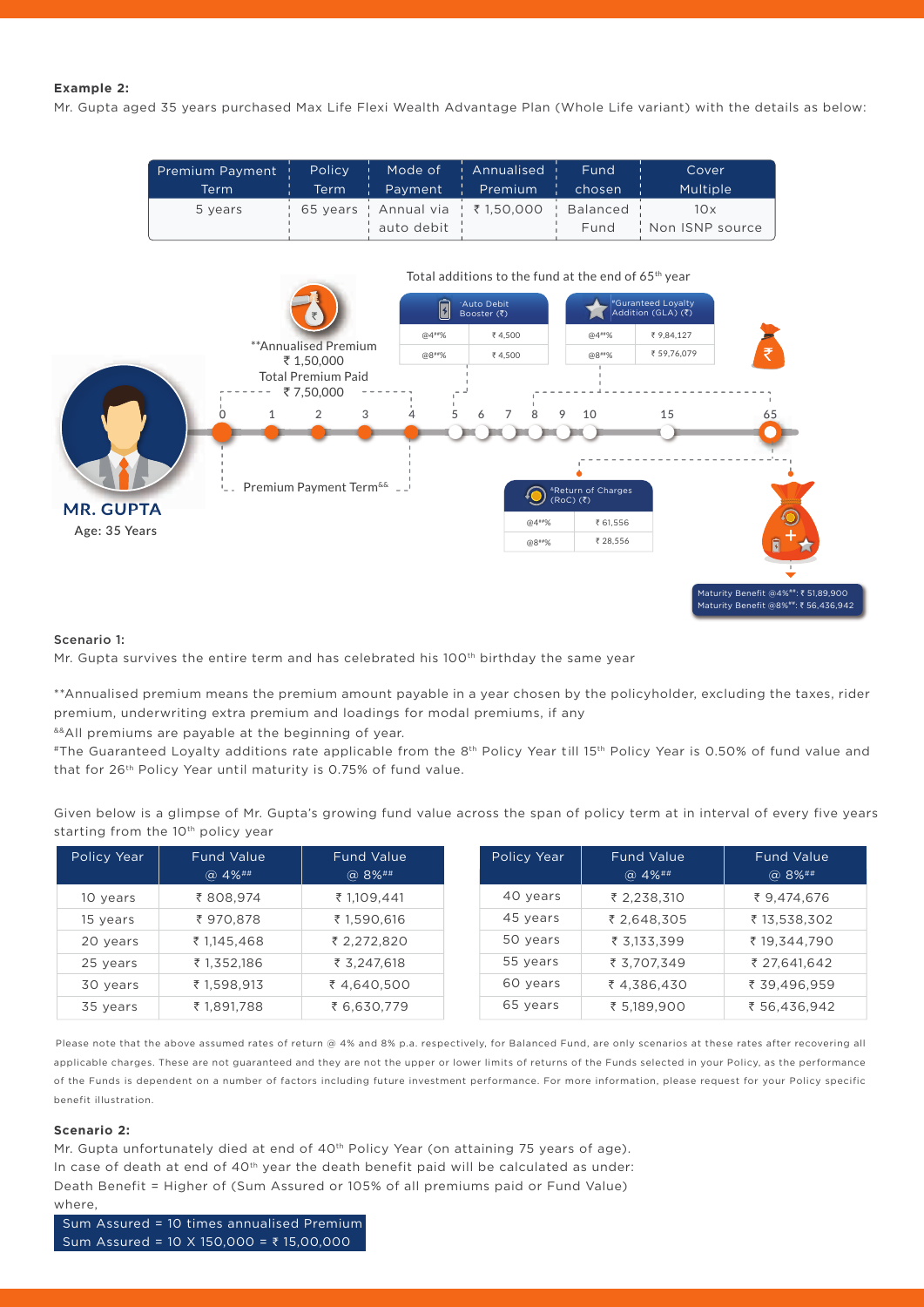| Criteria                                                                                | Specification                                                                                                                                                                                                                                                                                                                                                                                                                                                                            |                                                                                                                                                                                                                                                                                                                                                                               |                                                                                                                                                                            |                                                                                                                            |  |  |
|-----------------------------------------------------------------------------------------|------------------------------------------------------------------------------------------------------------------------------------------------------------------------------------------------------------------------------------------------------------------------------------------------------------------------------------------------------------------------------------------------------------------------------------------------------------------------------------------|-------------------------------------------------------------------------------------------------------------------------------------------------------------------------------------------------------------------------------------------------------------------------------------------------------------------------------------------------------------------------------|----------------------------------------------------------------------------------------------------------------------------------------------------------------------------|----------------------------------------------------------------------------------------------------------------------------|--|--|
| Product Type                                                                            |                                                                                                                                                                                                                                                                                                                                                                                                                                                                                          |                                                                                                                                                                                                                                                                                                                                                                               | Unit Linked Non-Participating Individual Life Insurance Plan                                                                                                               |                                                                                                                            |  |  |
| Coverage                                                                                | All individuals in accordance with the Board Approved Underwriting Policy                                                                                                                                                                                                                                                                                                                                                                                                                |                                                                                                                                                                                                                                                                                                                                                                               |                                                                                                                                                                            |                                                                                                                            |  |  |
| Minimum Age of Life<br>Insured at Entry (Age<br>as on last birthday)                    |                                                                                                                                                                                                                                                                                                                                                                                                                                                                                          | Wealth and Whole Life variant: 0 years (91 days)<br>The risk cover for base plan will start immediately on date of commencement of Policy for both minor and<br>major lives. On attainment of majority, The policy will automat ically vest on the life insured, and the life<br>insured (minor) will become the policy holder, irrespective of whether WOP is chosen or not. |                                                                                                                                                                            |                                                                                                                            |  |  |
| Maximum Age of Life<br>Insured at Entry (Age<br>as on last birthday)                    | Wealth variant<br>Single pay:<br><b>Cover Multiple</b><br>1.25<br>7<br>10<br>15                                                                                                                                                                                                                                                                                                                                                                                                          | Maximum Entry Age<br>70 years<br>55 years<br>50 years<br>45 years<br>Limited / Regular pay: 60 years for all Cover Multiples                                                                                                                                                                                                                                                  | The maximum age of Life Insured is defined below, basis the maximum Premium payment age<br>being capped at 65 years for limited / regular pay and 70 years for Single Pay. |                                                                                                                            |  |  |
|                                                                                         | Whole Life variant:<br><b>Cover Multiple</b><br>7<br>10<br>15                                                                                                                                                                                                                                                                                                                                                                                                                            | <b>Maximum Entry Age</b><br>60 years<br>50 years<br>30 years<br>For WOP Benefit: The maximum age shall be 60 years                                                                                                                                                                                                                                                            |                                                                                                                                                                            |                                                                                                                            |  |  |
| Minimum and Maximum<br>Maturity Age of the Life<br>Insured (Age as on last<br>birthday) | Minimum maturity age<br>Wealth variant: 18 years<br>Whole Life variant: 100 years<br>Maximum maturity age<br>Wealth variant:<br>Single Pay:<br><b>Cover Multiple</b><br><b>Maximum Maturity Age</b>                                                                                                                                                                                                                                                                                      |                                                                                                                                                                                                                                                                                                                                                                               |                                                                                                                                                                            |                                                                                                                            |  |  |
|                                                                                         | 1.25<br>99 years<br>$\overline{7}$<br>65 years<br>10<br>60 years<br>15<br>55 years<br>Limited Pay: 75 years for all Cover Multiples<br>Regular Pay: 65 years for all Cover Multiples<br><b>Whole Life variant:</b><br>100 years for all Cover Multiples<br>Maximum Premium Payment Age is 65 years except in case of single pay where it is the same as<br>maximum entry age of 70 years.<br>For Waiver of Premium (WOP) benefit, policyholder entry age plus the chosen premium payment |                                                                                                                                                                                                                                                                                                                                                                               |                                                                                                                                                                            |                                                                                                                            |  |  |
|                                                                                         |                                                                                                                                                                                                                                                                                                                                                                                                                                                                                          | term shall be less than or equal to 65 years.                                                                                                                                                                                                                                                                                                                                 |                                                                                                                                                                            |                                                                                                                            |  |  |
| Policy Term (PT) and<br><b>Premium Payment Term</b><br>(PPT) options                    | Variant                                                                                                                                                                                                                                                                                                                                                                                                                                                                                  | <b>Premium Payment</b><br>Term type                                                                                                                                                                                                                                                                                                                                           | Refer the below table for the available Premium Payment Term and Policy Term options available under the plan.<br><b>Premium Payment</b><br><b>Term</b>                    | <b>Policy Term</b>                                                                                                         |  |  |
|                                                                                         | Wealth                                                                                                                                                                                                                                                                                                                                                                                                                                                                                   | Single Pay<br>Limited Pay                                                                                                                                                                                                                                                                                                                                                     | 1 year<br>5 years<br>6 years<br>7 years<br>8 years<br>9 years<br>10 to $19**$ years                                                                                        | 10 to 30 years<br>10 to 15 years<br>10 to 16 years<br>10 to 17 years<br>10 to 18 years<br>10 to 19 years<br>11 to 20 years |  |  |
|                                                                                         |                                                                                                                                                                                                                                                                                                                                                                                                                                                                                          | Regular Pay                                                                                                                                                                                                                                                                                                                                                                   | 10 to 30 <sup>^</sup> years                                                                                                                                                | 10 to 30 years                                                                                                             |  |  |
|                                                                                         | Whole Life                                                                                                                                                                                                                                                                                                                                                                                                                                                                               | Limited Pay                                                                                                                                                                                                                                                                                                                                                                   | 5 to 20                                                                                                                                                                    | 100 - entry age                                                                                                            |  |  |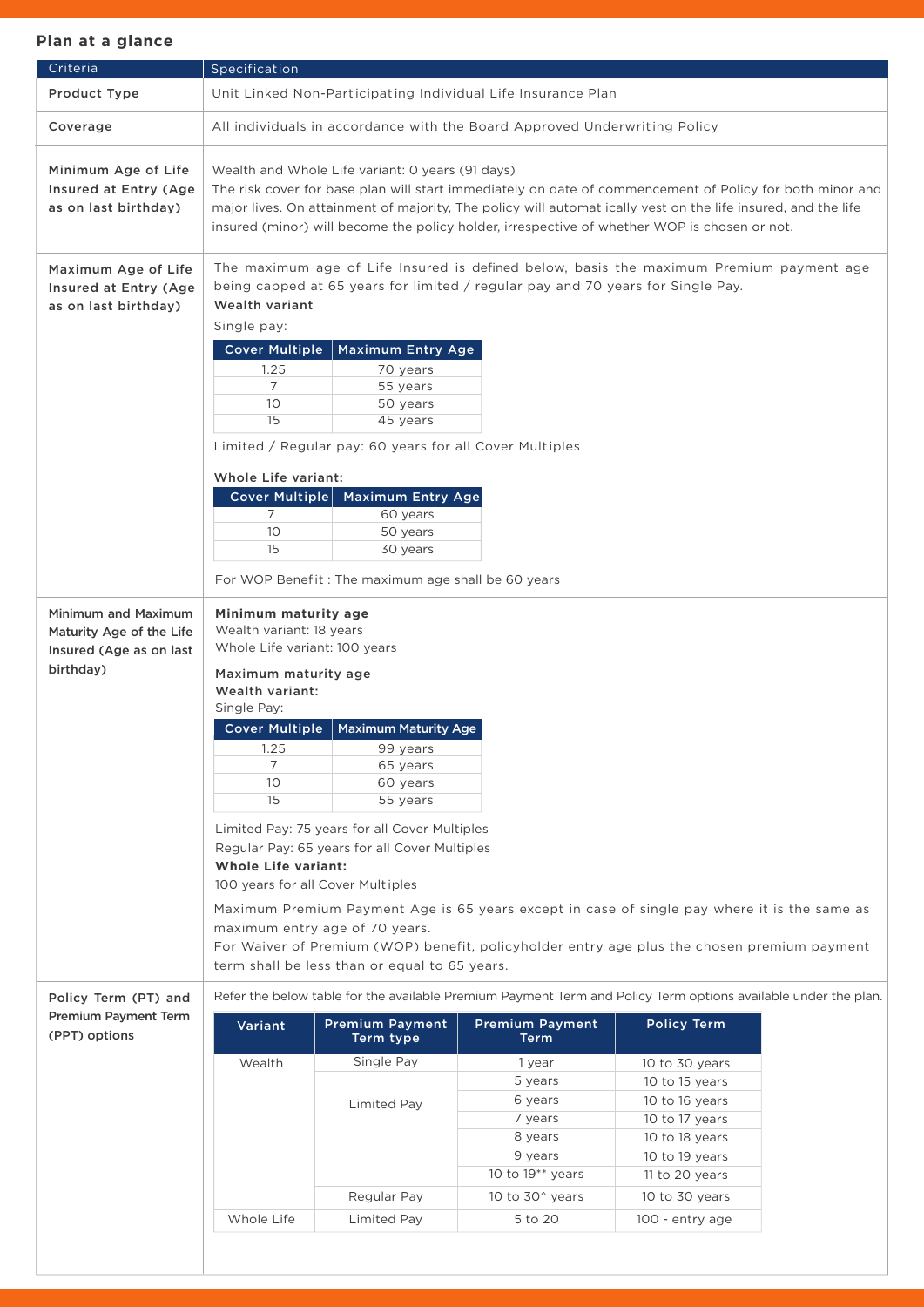| Criteria                                      | Specification                                                                                                                                                                                                                                                                                                                                                                                                                                                                                                                                                                  |                                                                                                                                                                                                                                                                                                                                                                                                                                                                                                                                                                                                                                                                                                                                                                                                                                                                                                                                                                                                                                                                                                                                              |                                                                          |            |                                                                                                                                                                                                                 |  |
|-----------------------------------------------|--------------------------------------------------------------------------------------------------------------------------------------------------------------------------------------------------------------------------------------------------------------------------------------------------------------------------------------------------------------------------------------------------------------------------------------------------------------------------------------------------------------------------------------------------------------------------------|----------------------------------------------------------------------------------------------------------------------------------------------------------------------------------------------------------------------------------------------------------------------------------------------------------------------------------------------------------------------------------------------------------------------------------------------------------------------------------------------------------------------------------------------------------------------------------------------------------------------------------------------------------------------------------------------------------------------------------------------------------------------------------------------------------------------------------------------------------------------------------------------------------------------------------------------------------------------------------------------------------------------------------------------------------------------------------------------------------------------------------------------|--------------------------------------------------------------------------|------------|-----------------------------------------------------------------------------------------------------------------------------------------------------------------------------------------------------------------|--|
|                                               | **Subject to Premium Payment Term being less than Policy Term.<br>"Subject to Premium Payment Term being equal to Policy Term.<br>For Waiver of Premium (WOP) benefit, the policy term of the WOP benefit shall be same as the premium<br>payment term of the base plan. In case the Life Insured is a minor as on the Date of Commencement of Risk,<br>the term of the WOP benefit shall be restricted to (18 less than age of the minor Life Insured at inception)<br>years and upon vesting of the Policy on the Life Insured, the WOP benefit shall cease to be in effect. |                                                                                                                                                                                                                                                                                                                                                                                                                                                                                                                                                                                                                                                                                                                                                                                                                                                                                                                                                                                                                                                                                                                                              |                                                                          |            |                                                                                                                                                                                                                 |  |
| Premium Payment mode                          |                                                                                                                                                                                                                                                                                                                                                                                                                                                                                                                                                                                |                                                                                                                                                                                                                                                                                                                                                                                                                                                                                                                                                                                                                                                                                                                                                                                                                                                                                                                                                                                                                                                                                                                                              | Single, Annual, Semi-Annual, Quarterly and Monthly                       |            |                                                                                                                                                                                                                 |  |
| <b>Cover Multiple</b>                         |                                                                                                                                                                                                                                                                                                                                                                                                                                                                                                                                                                                |                                                                                                                                                                                                                                                                                                                                                                                                                                                                                                                                                                                                                                                                                                                                                                                                                                                                                                                                                                                                                                                                                                                                              |                                                                          |            | Cover Multiple will be as per your choice at Policy inception. The Sum Assured under the product is                                                                                                             |  |
|                                               |                                                                                                                                                                                                                                                                                                                                                                                                                                                                                                                                                                                |                                                                                                                                                                                                                                                                                                                                                                                                                                                                                                                                                                                                                                                                                                                                                                                                                                                                                                                                                                                                                                                                                                                                              |                                                                          |            | derived as annualised / Single Premium times the Cover Multiple as chosen by you. The table given below<br>depicts the available Cover Multiples, basis the Premium Payment Term and entry age of Life Insured. |  |
|                                               | <b>Plan Variant</b>                                                                                                                                                                                                                                                                                                                                                                                                                                                                                                                                                            | <b>Premium Payment</b><br>Term chosen                                                                                                                                                                                                                                                                                                                                                                                                                                                                                                                                                                                                                                                                                                                                                                                                                                                                                                                                                                                                                                                                                                        | <b>Entry Age</b>                                                         |            | <b>Cover Multiples</b><br>available                                                                                                                                                                             |  |
|                                               | Wealth                                                                                                                                                                                                                                                                                                                                                                                                                                                                                                                                                                         |                                                                                                                                                                                                                                                                                                                                                                                                                                                                                                                                                                                                                                                                                                                                                                                                                                                                                                                                                                                                                                                                                                                                              | Age $\le$ 45 years                                                       |            | 1.25, 7, 10 and 15                                                                                                                                                                                              |  |
|                                               |                                                                                                                                                                                                                                                                                                                                                                                                                                                                                                                                                                                | Single Pay                                                                                                                                                                                                                                                                                                                                                                                                                                                                                                                                                                                                                                                                                                                                                                                                                                                                                                                                                                                                                                                                                                                                   | Age >=46 years and<br>Age $\le$ 50 years                                 |            | 1.25, 7 and 10                                                                                                                                                                                                  |  |
|                                               |                                                                                                                                                                                                                                                                                                                                                                                                                                                                                                                                                                                |                                                                                                                                                                                                                                                                                                                                                                                                                                                                                                                                                                                                                                                                                                                                                                                                                                                                                                                                                                                                                                                                                                                                              | Age $> = 51$ years and<br>Age $<$ = 55 years                             |            | $1.25$ and $7$                                                                                                                                                                                                  |  |
|                                               |                                                                                                                                                                                                                                                                                                                                                                                                                                                                                                                                                                                |                                                                                                                                                                                                                                                                                                                                                                                                                                                                                                                                                                                                                                                                                                                                                                                                                                                                                                                                                                                                                                                                                                                                              | Age $>=$ 56 years                                                        |            | 1.25                                                                                                                                                                                                            |  |
|                                               |                                                                                                                                                                                                                                                                                                                                                                                                                                                                                                                                                                                | Limited / Regular pay                                                                                                                                                                                                                                                                                                                                                                                                                                                                                                                                                                                                                                                                                                                                                                                                                                                                                                                                                                                                                                                                                                                        | All ages                                                                 |            | 7, 10 and 15                                                                                                                                                                                                    |  |
|                                               |                                                                                                                                                                                                                                                                                                                                                                                                                                                                                                                                                                                |                                                                                                                                                                                                                                                                                                                                                                                                                                                                                                                                                                                                                                                                                                                                                                                                                                                                                                                                                                                                                                                                                                                                              | Age $\le$ = 30 years                                                     |            | 7, 10 and 15                                                                                                                                                                                                    |  |
|                                               | Whole Life                                                                                                                                                                                                                                                                                                                                                                                                                                                                                                                                                                     | Limited pay                                                                                                                                                                                                                                                                                                                                                                                                                                                                                                                                                                                                                                                                                                                                                                                                                                                                                                                                                                                                                                                                                                                                  | Age >=31 years and<br>Age $<$ = 50 years                                 |            | 7 and 10                                                                                                                                                                                                        |  |
|                                               |                                                                                                                                                                                                                                                                                                                                                                                                                                                                                                                                                                                |                                                                                                                                                                                                                                                                                                                                                                                                                                                                                                                                                                                                                                                                                                                                                                                                                                                                                                                                                                                                                                                                                                                                              | Age $>=51$ years                                                         |            | 7                                                                                                                                                                                                               |  |
| Minimum Sum Assured                           |                                                                                                                                                                                                                                                                                                                                                                                                                                                                                                                                                                                | Whole Life variant: Limited Pay: ₹7 Lakhs                                                                                                                                                                                                                                                                                                                                                                                                                                                                                                                                                                                                                                                                                                                                                                                                                                                                                                                                                                                                                                                                                                    | Basis the same, the minimum Sum Assured under the product is as follows: |            | The minimum Sum Assured will depend on the minimum annualised Premium as defined above.<br>Wealth variant: Single Pay: ₹2.5 Lakhs   Limited Pay: ₹3.5 Lakhs   Regular Pay: ₹1.75 Lakhs                          |  |
| <b>Maximum Sum Assured</b>                    | Policy of the company.                                                                                                                                                                                                                                                                                                                                                                                                                                                                                                                                                         |                                                                                                                                                                                                                                                                                                                                                                                                                                                                                                                                                                                                                                                                                                                                                                                                                                                                                                                                                                                                                                                                                                                                              |                                                                          |            | No limit, subject to the limits determined in accordance with the Board approved underwriting                                                                                                                   |  |
| <b>Riders and Optional</b><br>Add On benefits | <sup>&amp;</sup> Please refer section "Waiver of Premium Benefit (WOP Benefit)" for details.                                                                                                                                                                                                                                                                                                                                                                                                                                                                                   | Max Life Critical Illness and Disability Secure Rider (UIN: 104A034V01)#: This rider provides<br>benefit upon diagnosis of any of the 64 Critical Illnesses covered, and maybe opted at inception or<br>anytime during the Policy Term, by payment of a nominal additional Premium.<br>Waiver of Premium Benefit (Optional at inception) <sup>8</sup> : This option ensures that, in case of unfortunate demise of the<br>policyholder provided the risk cover under the Policy is in-force, WOP has been chosen at inception and WOP cover is<br>active on the date of death of the policyholder, the Company will fund all future outstanding premiums of the base<br>policy only (Not additional riders chosen) as and when due under the policy, keeping all the promised benefits under<br>the policy intact. No additional premium will be required to avail this benefit. It will be deducted as a charge levied on<br>every monthly anniversary by canceling units from the unit account during premium payment term of the base policy.<br>#Please refer to the Critical Illness and Disability Secure Rider Prospectus for details |                                                                          |            |                                                                                                                                                                                                                 |  |
| Top Up                                        | Not available in this plan                                                                                                                                                                                                                                                                                                                                                                                                                                                                                                                                                     |                                                                                                                                                                                                                                                                                                                                                                                                                                                                                                                                                                                                                                                                                                                                                                                                                                                                                                                                                                                                                                                                                                                                              |                                                                          |            |                                                                                                                                                                                                                 |  |
| <b>Policy loan Provisions</b>                 | Not available in this plan                                                                                                                                                                                                                                                                                                                                                                                                                                                                                                                                                     |                                                                                                                                                                                                                                                                                                                                                                                                                                                                                                                                                                                                                                                                                                                                                                                                                                                                                                                                                                                                                                                                                                                                              |                                                                          |            |                                                                                                                                                                                                                 |  |
| Minimum Annualised<br>Premium                 | Wealth variant:<br>Single Pay: ₹ 2 Lakhs<br>Limited Pay:                                                                                                                                                                                                                                                                                                                                                                                                                                                                                                                       | For Channels other than Online channel:                                                                                                                                                                                                                                                                                                                                                                                                                                                                                                                                                                                                                                                                                                                                                                                                                                                                                                                                                                                                                                                                                                      | <b>Regular Pay:</b>                                                      |            |                                                                                                                                                                                                                 |  |
|                                               | Annual Mode                                                                                                                                                                                                                                                                                                                                                                                                                                                                                                                                                                    | ₹ 50,000/-                                                                                                                                                                                                                                                                                                                                                                                                                                                                                                                                                                                                                                                                                                                                                                                                                                                                                                                                                                                                                                                                                                                                   | Annual Mode                                                              | ₹ 25,000/- |                                                                                                                                                                                                                 |  |
|                                               |                                                                                                                                                                                                                                                                                                                                                                                                                                                                                                                                                                                | Semi Annual mode   ₹ 25,000/-                                                                                                                                                                                                                                                                                                                                                                                                                                                                                                                                                                                                                                                                                                                                                                                                                                                                                                                                                                                                                                                                                                                | Semi Annual mode                                                         | ₹ 12,500/- |                                                                                                                                                                                                                 |  |
|                                               | Quarterly mode                                                                                                                                                                                                                                                                                                                                                                                                                                                                                                                                                                 | ₹ 12,500/-                                                                                                                                                                                                                                                                                                                                                                                                                                                                                                                                                                                                                                                                                                                                                                                                                                                                                                                                                                                                                                                                                                                                   | Quarterly mode                                                           | ₹ 6,250/-  |                                                                                                                                                                                                                 |  |
|                                               | Monthly mode                                                                                                                                                                                                                                                                                                                                                                                                                                                                                                                                                                   | ₹4,167/-                                                                                                                                                                                                                                                                                                                                                                                                                                                                                                                                                                                                                                                                                                                                                                                                                                                                                                                                                                                                                                                                                                                                     | Monthly mode                                                             | ₹ 2,084/-  |                                                                                                                                                                                                                 |  |
|                                               |                                                                                                                                                                                                                                                                                                                                                                                                                                                                                                                                                                                | Whole Life variant (Only Limited Pay Applicable):                                                                                                                                                                                                                                                                                                                                                                                                                                                                                                                                                                                                                                                                                                                                                                                                                                                                                                                                                                                                                                                                                            |                                                                          |            |                                                                                                                                                                                                                 |  |
|                                               | Annual Mode                                                                                                                                                                                                                                                                                                                                                                                                                                                                                                                                                                    | ₹1 Lakh                                                                                                                                                                                                                                                                                                                                                                                                                                                                                                                                                                                                                                                                                                                                                                                                                                                                                                                                                                                                                                                                                                                                      |                                                                          |            |                                                                                                                                                                                                                 |  |
|                                               | Semi Annual mode                                                                                                                                                                                                                                                                                                                                                                                                                                                                                                                                                               | ₹ 50,000/-                                                                                                                                                                                                                                                                                                                                                                                                                                                                                                                                                                                                                                                                                                                                                                                                                                                                                                                                                                                                                                                                                                                                   |                                                                          |            |                                                                                                                                                                                                                 |  |
|                                               | Quarterly mode                                                                                                                                                                                                                                                                                                                                                                                                                                                                                                                                                                 | ₹ 25,000/-                                                                                                                                                                                                                                                                                                                                                                                                                                                                                                                                                                                                                                                                                                                                                                                                                                                                                                                                                                                                                                                                                                                                   |                                                                          |            |                                                                                                                                                                                                                 |  |
|                                               | Monthly mode                                                                                                                                                                                                                                                                                                                                                                                                                                                                                                                                                                   | ₹ 8,334/-                                                                                                                                                                                                                                                                                                                                                                                                                                                                                                                                                                                                                                                                                                                                                                                                                                                                                                                                                                                                                                                                                                                                    |                                                                          |            |                                                                                                                                                                                                                 |  |
|                                               |                                                                                                                                                                                                                                                                                                                                                                                                                                                                                                                                                                                | Online channel including any ISNP sale: Wealth variant: Single Pay - ₹ 2 Lakhs                                                                                                                                                                                                                                                                                                                                                                                                                                                                                                                                                                                                                                                                                                                                                                                                                                                                                                                                                                                                                                                               |                                                                          |            |                                                                                                                                                                                                                 |  |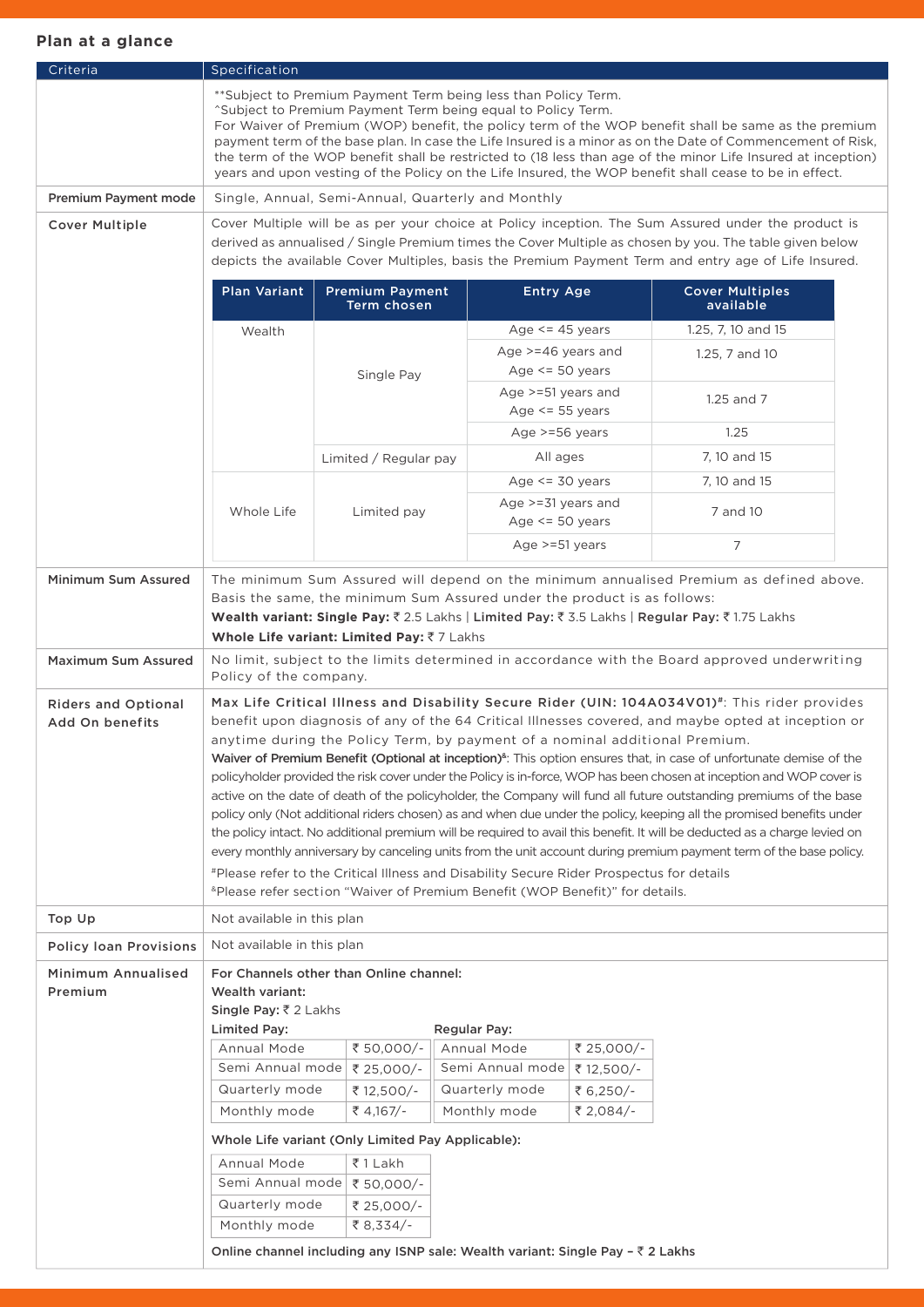| Criteria                  | Specification                                                                                                                                                                                                                   |  |  |  |  |  |
|---------------------------|---------------------------------------------------------------------------------------------------------------------------------------------------------------------------------------------------------------------------------|--|--|--|--|--|
|                           | Wealth Variant: Limited / Regular and Whole Life Variant:                                                                                                                                                                       |  |  |  |  |  |
|                           | Annual Mode<br>₹ 12,000/-                                                                                                                                                                                                       |  |  |  |  |  |
|                           | Semi Annual mode ₹ 6,000/-                                                                                                                                                                                                      |  |  |  |  |  |
|                           |                                                                                                                                                                                                                                 |  |  |  |  |  |
|                           | Quarterly mode<br>₹ 3.000/-                                                                                                                                                                                                     |  |  |  |  |  |
|                           | Monthly mode<br>₹ 1,000/-                                                                                                                                                                                                       |  |  |  |  |  |
|                           | Annualised Premium means Premium amount payable in a Policy Year, excluding any Rider Premiums,                                                                                                                                 |  |  |  |  |  |
|                           | underwriting extra Premium on riders and applicable taxes, cesses or levies, if any. Single Premium is                                                                                                                          |  |  |  |  |  |
|                           | defined as the lump sum premium payable at inception of the Policy excluding the taxes, rider                                                                                                                                   |  |  |  |  |  |
|                           | Premiums and underwriting extra Premiums on riders, if any.                                                                                                                                                                     |  |  |  |  |  |
| <b>Maximum Annualised</b> | No limit, subject to the limits determined in accordance with the Board approved underwriting                                                                                                                                   |  |  |  |  |  |
| Premium                   | Policy of the company.                                                                                                                                                                                                          |  |  |  |  |  |
| <b>Death Benefit</b>      | Irrespective of whether Waiver of Premium Benefit is opted or not opted at inception:                                                                                                                                           |  |  |  |  |  |
|                           | On death of the Life Insured anytime during the term of the Policy, the nominee shall get higher of the                                                                                                                         |  |  |  |  |  |
|                           | following benefits, given the Policy is in force:                                                                                                                                                                               |  |  |  |  |  |
|                           | Sum Assured (Reduced by applicable partial withdrawals, if any), or                                                                                                                                                             |  |  |  |  |  |
|                           | <b>Single Pay</b><br>It is equal to Cover multiple* X Single premium                                                                                                                                                            |  |  |  |  |  |
|                           | <b>Limited Pay &amp; Regular Pay</b><br>It is equal to Cover multiple* X Annualised premium                                                                                                                                     |  |  |  |  |  |
|                           |                                                                                                                                                                                                                                 |  |  |  |  |  |
|                           | *Cover multiple options may be checked from the section "Max Life Flexi Wealth Advantage Plan at a glance<br>• Fund value (As on date of intimation of death), or                                                               |  |  |  |  |  |
|                           | • 105% of the Total Premiums received up to the date of death (Reduced by applicable partial                                                                                                                                    |  |  |  |  |  |
|                           | withdrawals, if any)                                                                                                                                                                                                            |  |  |  |  |  |
|                           | The Policy Terminates on the death of Life Insured.<br>Please note that the 'applicable partial withdrawals' mentioned above refers to all the partial made during the two years' period immediately                            |  |  |  |  |  |
|                           | preceding the death of the Life Insured.                                                                                                                                                                                        |  |  |  |  |  |
|                           | Charges other than fund management charge, recovered subsequent to the date of death shall be added back to the fund value as available<br>on the date of intimation of death.                                                  |  |  |  |  |  |
|                           | Smart Withdrawals will not be deducted under the partial withdrawals.                                                                                                                                                           |  |  |  |  |  |
|                           | Further, if Waiver of Premium (WOP) Benefit is opted at inception and WOP cover is active on the                                                                                                                                |  |  |  |  |  |
|                           | date of death of the policyholder:                                                                                                                                                                                              |  |  |  |  |  |
|                           | On death of the policyholder subject to policy being inforce, the company shall fund all future outstanding Premiums                                                                                                            |  |  |  |  |  |
|                           | of the base Policy as and when due under the Policy and all committed Policy benefits shall continue as is.<br>Once the WOP benef it has been accepted under your Policy and future premium(s) are being funded by the Company, |  |  |  |  |  |
|                           | then subsequently in case the life insured surrenders the base policy or dies, the company will pay the present value of                                                                                                        |  |  |  |  |  |
|                           | the future premiums (if any) in addition to the other payable base benefit (Surrender Value in case of surrender and                                                                                                            |  |  |  |  |  |
|                           | Death Benefit in case of death of life insured). The present value will be calculated at the discount rate of 6.00% p.a.                                                                                                        |  |  |  |  |  |
|                           |                                                                                                                                                                                                                                 |  |  |  |  |  |
| <b>Maturity Benefit</b>   | On maturity, you will be eligible to receive an amount, provided settlement option has not been exercised, equal                                                                                                                |  |  |  |  |  |
|                           | to the Fund Value as applicable on the date of maturity of the policy, where the Fund Value will be calculated as:                                                                                                              |  |  |  |  |  |
|                           | Fund Value = Summation of Number of Units in Fund(s) multiplied by the respective NAV of                                                                                                                                        |  |  |  |  |  |
|                           | the Fund(s) as on the date of maturity.                                                                                                                                                                                         |  |  |  |  |  |
|                           | Please Note: In case the Maturity Date is a non-working day for the markets then next working day's NAV will be applicable.                                                                                                     |  |  |  |  |  |
|                           |                                                                                                                                                                                                                                 |  |  |  |  |  |
| <b>Return of Charges</b>  | You are eligible to get back the charges deducted under your policy basis the variant and premium<br>amount opted by You, provided all due premiums have been paid.                                                             |  |  |  |  |  |
| (RoC)                     |                                                                                                                                                                                                                                 |  |  |  |  |  |
|                           | i. Wealth Variant: RoC basis the charges deducted from inception till maturity will be paid on the date of maturity                                                                                                             |  |  |  |  |  |
|                           | ii. Whole Life Variant: RoC basis the charges deducted between inception and (PPT+10) <sup>th</sup> year will be                                                                                                                |  |  |  |  |  |
|                           | returned at end of (PPT+10 <sup>th</sup> ) year. Thereafter, the RoC basis the charges deducted during next five                                                                                                                |  |  |  |  |  |
|                           | years will be returned at the end of every 5 years or maturity, whichever is earlier                                                                                                                                            |  |  |  |  |  |
|                           | <b>Premium Band</b><br><b>Mortality Charge on</b><br><b>Policy Administration</b><br><b>Premium Allocation</b>                                                                                                                  |  |  |  |  |  |
|                           | death benefit<br>Charge<br>charge                                                                                                                                                                                               |  |  |  |  |  |
|                           | Band 1<br>100%<br>0%<br>0%                                                                                                                                                                                                      |  |  |  |  |  |
|                           | Band 2<br>100%<br>50%<br>0%                                                                                                                                                                                                     |  |  |  |  |  |
|                           | Band 3<br>100%<br>100%<br>0%                                                                                                                                                                                                    |  |  |  |  |  |
|                           | Band 4<br>100%<br>100%<br>50%                                                                                                                                                                                                   |  |  |  |  |  |
|                           | Band 5<br>100%<br>100%<br>100%                                                                                                                                                                                                  |  |  |  |  |  |
|                           | Band 6<br>100%<br>100%<br>100%                                                                                                                                                                                                  |  |  |  |  |  |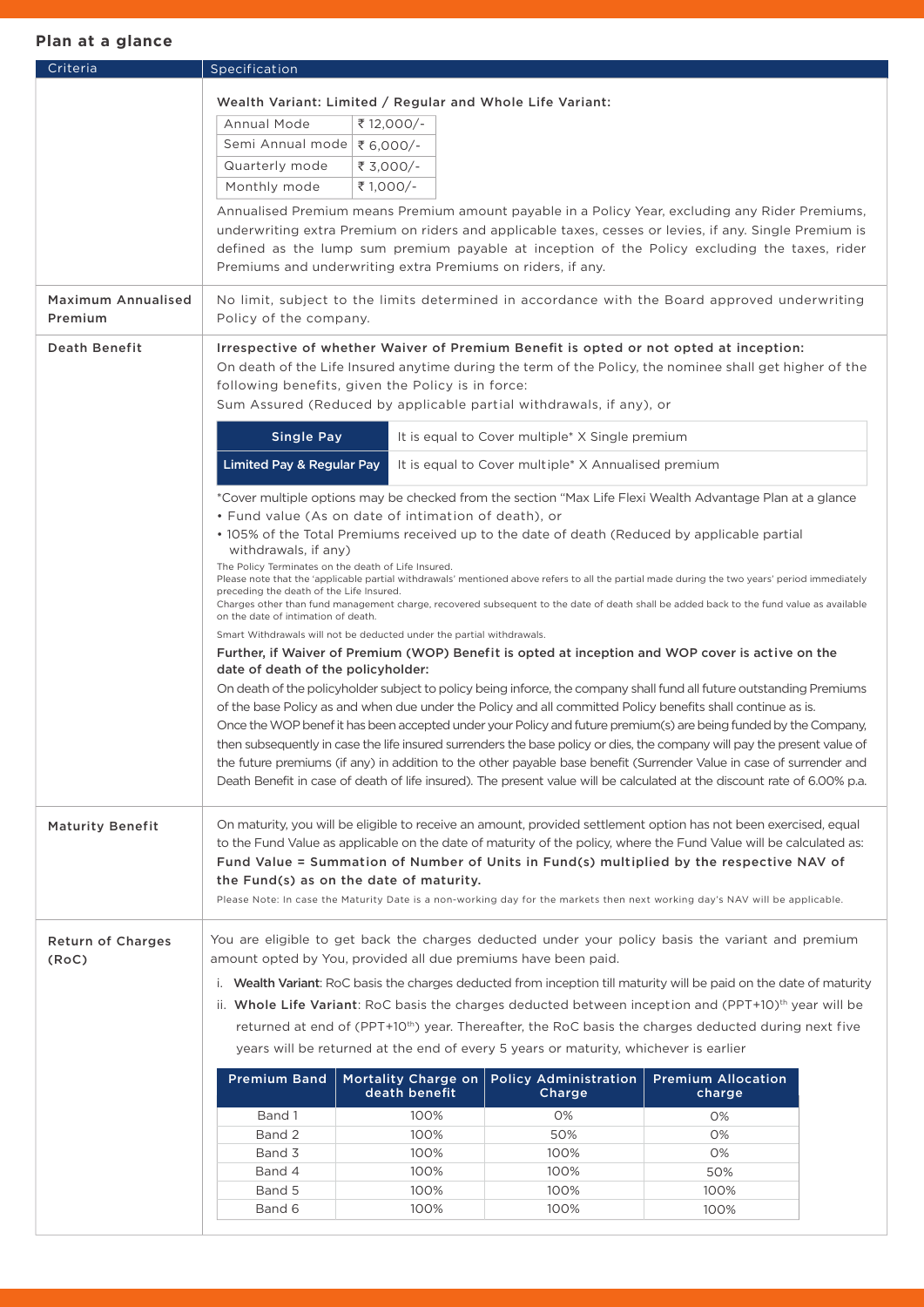| Criteria                | Specification                                                                                         |                                                                                                                                                                                                                                                                                                                                                                                                                                                                                                                                                                                                                                                                                                                                                                                                                                          |                                                              |  |  |  |  |
|-------------------------|-------------------------------------------------------------------------------------------------------|------------------------------------------------------------------------------------------------------------------------------------------------------------------------------------------------------------------------------------------------------------------------------------------------------------------------------------------------------------------------------------------------------------------------------------------------------------------------------------------------------------------------------------------------------------------------------------------------------------------------------------------------------------------------------------------------------------------------------------------------------------------------------------------------------------------------------------------|--------------------------------------------------------------|--|--|--|--|
| <b>Survival Benefit</b> | Premium band opted by you.<br>Policy Year and so on).<br><b>Wealth Variant</b><br><b>Premium Band</b> | a. Guaranteed Loyalty Additions (GLAs)<br>You are eligible for Guaranteed Loyalty Additions (GLAs) under the product which differ according to the<br>These shall be added to your fund value starting from the end of 8 <sup>th</sup> Policy Year and at the end of each<br>year thereafter (i.e. first GLA shall be credited at the end of 8th Policy Year and second at the end of 9th<br>GLA as a % of fund value for various premium bands as a percentage of fund value is as follows:<br>GLA as a % of Fund Value from end of                                                                                                                                                                                                                                                                                                     |                                                              |  |  |  |  |
|                         |                                                                                                       | 8 <sup>th</sup> policy year till maturity                                                                                                                                                                                                                                                                                                                                                                                                                                                                                                                                                                                                                                                                                                                                                                                                |                                                              |  |  |  |  |
|                         | Band 1                                                                                                | 0.15%                                                                                                                                                                                                                                                                                                                                                                                                                                                                                                                                                                                                                                                                                                                                                                                                                                    |                                                              |  |  |  |  |
|                         | Band 2                                                                                                | 0.50%                                                                                                                                                                                                                                                                                                                                                                                                                                                                                                                                                                                                                                                                                                                                                                                                                                    |                                                              |  |  |  |  |
|                         | Band 3                                                                                                | 0.50%                                                                                                                                                                                                                                                                                                                                                                                                                                                                                                                                                                                                                                                                                                                                                                                                                                    |                                                              |  |  |  |  |
|                         | Band 4                                                                                                | 0.50%                                                                                                                                                                                                                                                                                                                                                                                                                                                                                                                                                                                                                                                                                                                                                                                                                                    |                                                              |  |  |  |  |
|                         | Band 5                                                                                                | 0.50%                                                                                                                                                                                                                                                                                                                                                                                                                                                                                                                                                                                                                                                                                                                                                                                                                                    |                                                              |  |  |  |  |
|                         | Band 6                                                                                                | 0.90%                                                                                                                                                                                                                                                                                                                                                                                                                                                                                                                                                                                                                                                                                                                                                                                                                                    |                                                              |  |  |  |  |
|                         | <b>Whole Life Variant</b>                                                                             |                                                                                                                                                                                                                                                                                                                                                                                                                                                                                                                                                                                                                                                                                                                                                                                                                                          |                                                              |  |  |  |  |
|                         |                                                                                                       | GLA as a % of fund value                                                                                                                                                                                                                                                                                                                                                                                                                                                                                                                                                                                                                                                                                                                                                                                                                 |                                                              |  |  |  |  |
|                         | <b>Premium Band</b>                                                                                   | Applicable from end of 8th policy year<br>till PPT+10 <sup>th</sup> year                                                                                                                                                                                                                                                                                                                                                                                                                                                                                                                                                                                                                                                                                                                                                                 | Applicable from end of PPT+11th<br>policy year till maturity |  |  |  |  |
|                         | Band 1                                                                                                | Not Applicable                                                                                                                                                                                                                                                                                                                                                                                                                                                                                                                                                                                                                                                                                                                                                                                                                           | Not Applicable                                               |  |  |  |  |
|                         | Band 2                                                                                                | 0.50%                                                                                                                                                                                                                                                                                                                                                                                                                                                                                                                                                                                                                                                                                                                                                                                                                                    | 0.75%                                                        |  |  |  |  |
|                         | Band 3                                                                                                | 0.50%                                                                                                                                                                                                                                                                                                                                                                                                                                                                                                                                                                                                                                                                                                                                                                                                                                    | 0.75%                                                        |  |  |  |  |
|                         | Band 4                                                                                                | 0.50%                                                                                                                                                                                                                                                                                                                                                                                                                                                                                                                                                                                                                                                                                                                                                                                                                                    | 0.75%                                                        |  |  |  |  |
|                         | Band 5                                                                                                | 0.50%                                                                                                                                                                                                                                                                                                                                                                                                                                                                                                                                                                                                                                                                                                                                                                                                                                    | 0.75%                                                        |  |  |  |  |
|                         | Band 6                                                                                                | 0.90%                                                                                                                                                                                                                                                                                                                                                                                                                                                                                                                                                                                                                                                                                                                                                                                                                                    | 0.90%                                                        |  |  |  |  |
|                         | b. Auto Debit Booster                                                                                 | Guaranteed loyalty additions percentage will be applied on the total fund value at the end of the respective<br>Policy Year (Before RoC are credited). The additional units shall be created in different funds in the same<br>proportion as the fund value on the date guaranteed loyalty additions are to be paid by the company.<br>If you pay any of your first five year Premiums (Excluding the 1 <sup>st</sup> Premium) through auto-debit mode of<br>payment, an extra "auto-debit booster" amount of 0.75% of Premium will get added to your fund value at<br>end of 5 <sup>th</sup> Policy Year, provided all due Premiums till date have been paid and the Policy is in-force.<br>• This feature is applicable for both wealth and Whole Life variants.<br>• The booster shall accrue from payment of second Premium onwards. |                                                              |  |  |  |  |
| Freelook                |                                                                                                       | You have a period of fifteen (15) days (30 days in case of electronic policies and policies obtained<br>through distance marketing mode) from the date of receipt of the policy, to review the terms and<br>conditions of the policy, where if you disagree with any of those terms and conditions, you have the<br>option to return the Policy stating the reasons for objection. The Policyholder shall be entitled to refund<br>of Premiums paid subject only to a deduct ion of proportionate risk Premium for the period of cover and<br>the expenses incurred by the insurer on medical examination of the proposer and stamp duty charges.                                                                                                                                                                                        |                                                              |  |  |  |  |
| Surrender               |                                                                                                       | At any time during the Policy Term, you have the right to surrender the policy by advising the company<br>in writing. The surrender benefit is equal to Fund Value less applicable Surrender / Discontinuance<br>charges. Policy can be Surrendered / Discontinued at any time but the Surrender / Discontinued value<br>will be paid subjected to provision of the Policy.<br>Please note, policy once Surrendered, cannot be revived. For further details refer to the prospectus available on<br>www.maxlifeinsurance.com                                                                                                                                                                                                                                                                                                             |                                                              |  |  |  |  |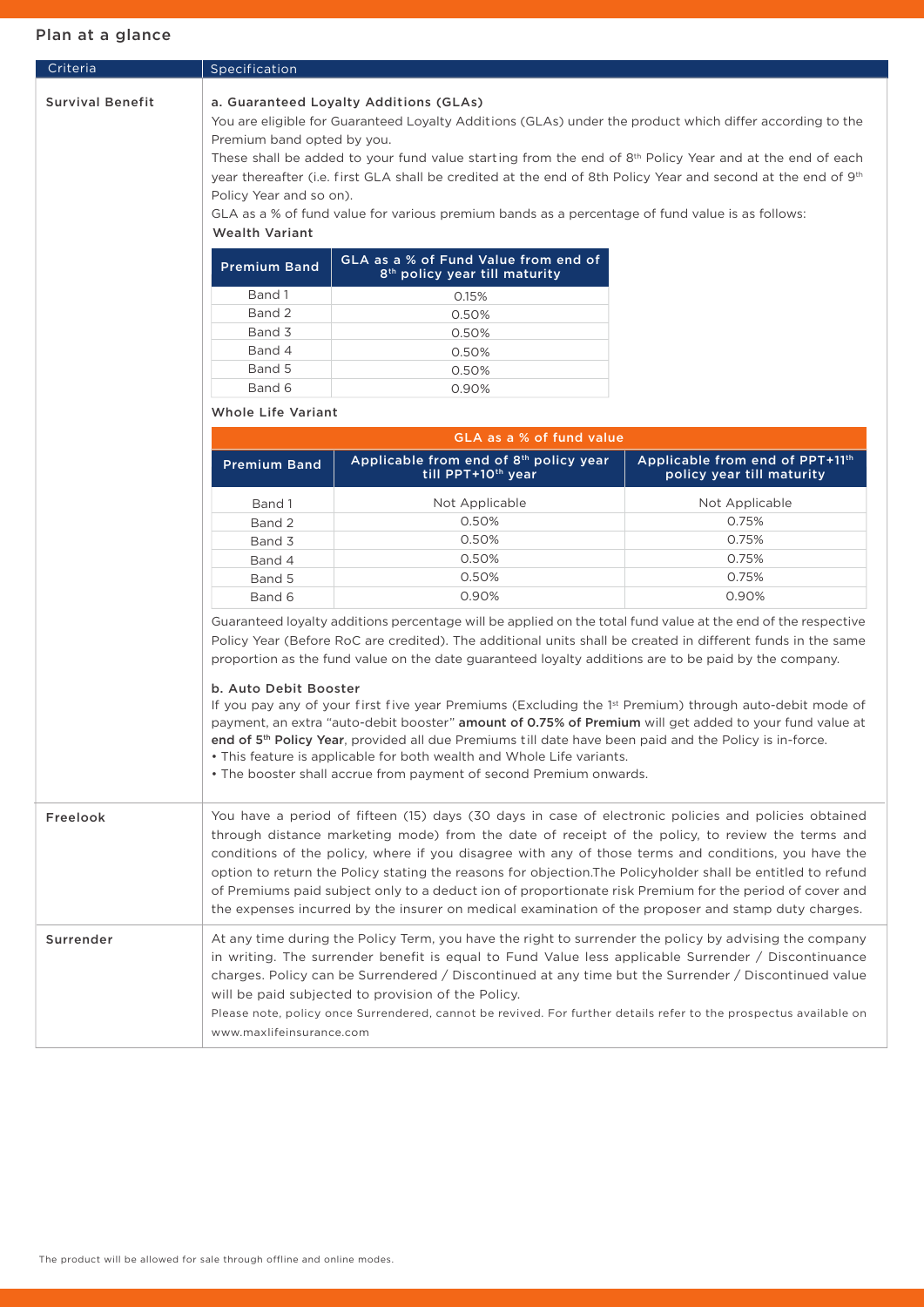#### Investment strategies

Under Flexi Wealth Advantage Plan, you have a range of 5 investment strategies to choose from. You may choose only one of the five available investment strategies and there is no extra cost applicable for your choice made. While one of these is a self-managed strategy which lets you choose any of the fund(s) in any proportion and the other four are automated strategies which let you have a hassle-free portfolio rebalancing based in a set and defined manner.



#### Self-Managed Portfolio Strategy

A strategy wherein your money will be allocated in your choice of fund(s).



## Systematic Transfer Plan (STP)

An option which replicates a rupee cost averaging method by systematically moving your money from a debt to equity fund every month. The premium received net of charges shall be allocated first to Secure Plus Fund. Immediately thereafter and on each subsequent monthly anniversary, units available in Secure Plus Fund will be systematically transferred to Growth Super Fund based on the formula: [1 / (13 - month number in the policy year)].



#### Lifecycle Based Port folio Strategy

An option to manage your funds by creating a balance between an equity and a debt fund of your choice through

systematic allocation based on your changing age.



#### Trigger Based Port folio Strategy

An event based strategy that helps you in 'Securing your Gains'. The premium will init ially be distributed between an equity and a debt fund chosen by you, in a 75%: 25% proportion. Your portfolio will be re-balanced and funds will be re-allocated based on a pre-defined trigger event at every monthly anniversary of the policy.



#### Dynamic Fund Allocat ion (DFA) strategy

A standardized approach for striking the right balance between debt and equity by rebalancing your portfolio basis years to maturity remaining in your policy. The funds shall be maintained amongst Growth Super Fund and Secure Fund in a pre-defined proportion that changes depending upon the years left to maturity as per a matrix.

#### Charges:

| 1. Premium Allocation<br>Charge | The premium allocation charge is levied as a % of each premium paid. The rate of premium allocation<br>charge for different variants is as follows:<br>• Single Pay: 5% of Single Premium<br>• Limited Pay and Regular Pay: The premium allocation charges are as follows:<br>• Annual Mode |        |        |        |        |        |        |  |
|---------------------------------|---------------------------------------------------------------------------------------------------------------------------------------------------------------------------------------------------------------------------------------------------------------------------------------------|--------|--------|--------|--------|--------|--------|--|
|                                 | <b>Policy Year</b>                                                                                                                                                                                                                                                                          | Band 1 | Band 2 | Band 3 | Band 4 | Band 5 | Band 6 |  |
|                                 |                                                                                                                                                                                                                                                                                             | 12.00% | 12.00% | 12.00% | 12.00% | 9.00%  | 8.00%  |  |
|                                 | 2                                                                                                                                                                                                                                                                                           | 9.00%  | 9.00%  | 9.00%  | 9.00%  | 8.00%  | 7.00%  |  |
|                                 | 3                                                                                                                                                                                                                                                                                           | 5.00%  | 5.00%  | 5.00%  | 5.00%  | 5.00%  | 5.00%  |  |
|                                 | 4                                                                                                                                                                                                                                                                                           | 5.00%  | 5.00%  | 5.00%  | 5.00%  | 5.00%  | 5.00%  |  |
|                                 | 5                                                                                                                                                                                                                                                                                           | 4.25%  | 4.25%  | 4.25%  | 4.25%  | 4.00%  | 4.00%  |  |
|                                 | $6+$                                                                                                                                                                                                                                                                                        | 0.00%  | 0.00%  | 0.00%  | 0.00%  | 0.00%  | 0.00%  |  |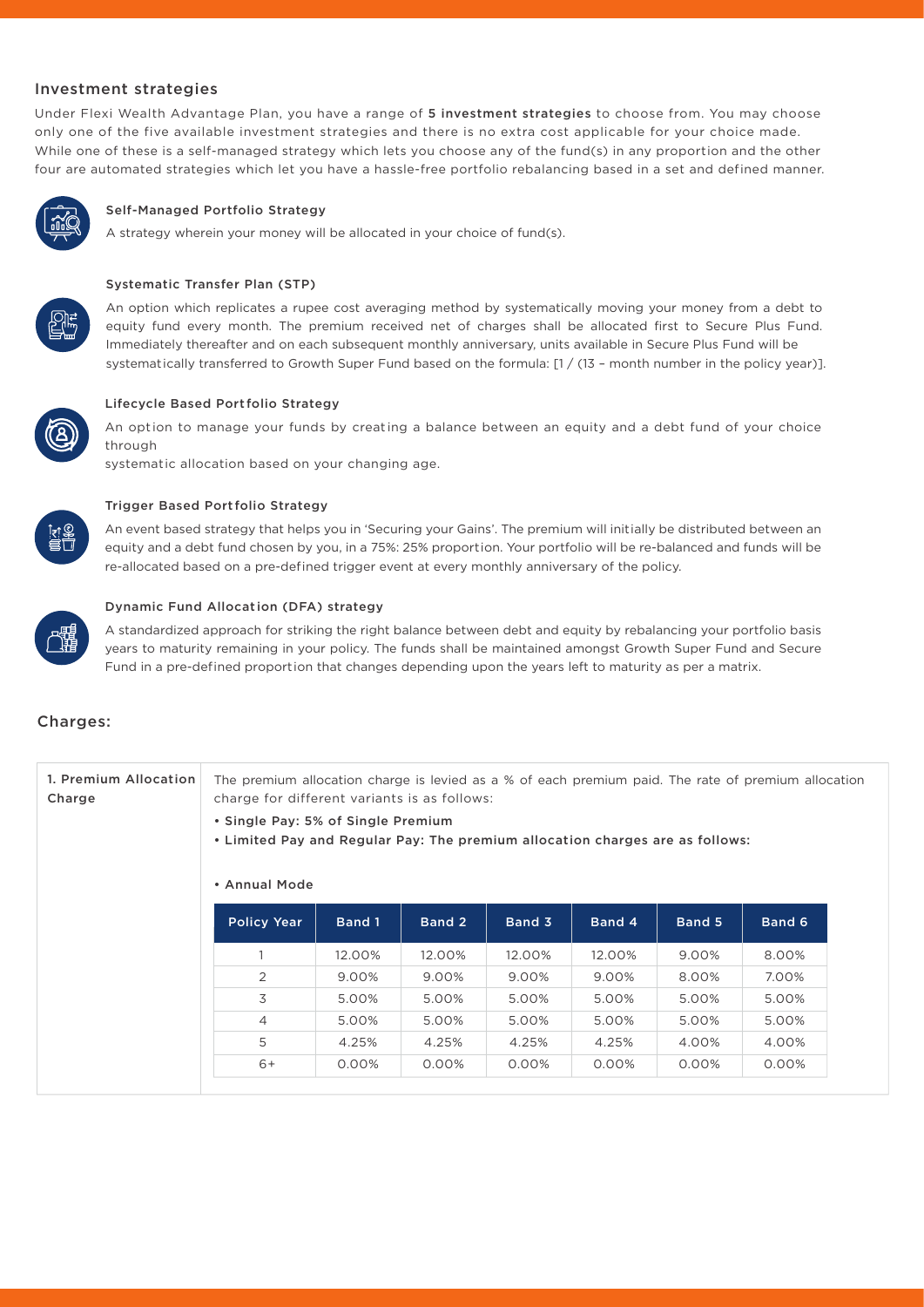|  |  |  | • Non - annual Mode |  |
|--|--|--|---------------------|--|
|--|--|--|---------------------|--|

|                                                | <b>Policy Year</b>                                                                                                                                                                                                                                                                                                                                                                                                                                                                            | <b>Band 1</b>                                   | Band 2                       | Band 3                                                        | Band 4           | Band 5 | Band 6                                                                                                                                                                                                       |
|------------------------------------------------|-----------------------------------------------------------------------------------------------------------------------------------------------------------------------------------------------------------------------------------------------------------------------------------------------------------------------------------------------------------------------------------------------------------------------------------------------------------------------------------------------|-------------------------------------------------|------------------------------|---------------------------------------------------------------|------------------|--------|--------------------------------------------------------------------------------------------------------------------------------------------------------------------------------------------------------------|
|                                                | $\mathbf{1}$                                                                                                                                                                                                                                                                                                                                                                                                                                                                                  | 10.0%                                           | 10.0%                        | 10.0%                                                         | 10.0%            | 7.0%   | 7.0%                                                                                                                                                                                                         |
|                                                | 2                                                                                                                                                                                                                                                                                                                                                                                                                                                                                             | 7.5%                                            | 7.5%                         | 7.5%                                                          | 7.5%             | 7.0%   | 6.0%                                                                                                                                                                                                         |
|                                                | 3                                                                                                                                                                                                                                                                                                                                                                                                                                                                                             | 5.0%                                            | 5.0%                         | 5.0%                                                          | 5.0%             | 4.0%   | 4.0%                                                                                                                                                                                                         |
|                                                | 4                                                                                                                                                                                                                                                                                                                                                                                                                                                                                             | 4.0%                                            | 4.0%                         | 4.0%                                                          | 4.0%             | 4.0%   | 4.0%                                                                                                                                                                                                         |
|                                                |                                                                                                                                                                                                                                                                                                                                                                                                                                                                                               |                                                 |                              |                                                               |                  |        |                                                                                                                                                                                                              |
|                                                | 5                                                                                                                                                                                                                                                                                                                                                                                                                                                                                             | 4.0%                                            | 4.0%                         | 4.0%                                                          | 4.0%             | 4.0%   | 4.0%                                                                                                                                                                                                         |
|                                                | $6+$                                                                                                                                                                                                                                                                                                                                                                                                                                                                                          | 0.0%                                            | 0.0%                         | 0.0%                                                          | 0.0%             | 0.0%   | 0.0%                                                                                                                                                                                                         |
|                                                | A discount of 3% (absolute) on premium allocation charges shall be applicable for the first five years<br>if the policy is purchased via online channel or Insurance Self Network Platform (ISNP).                                                                                                                                                                                                                                                                                            |                                                 |                              |                                                               |                  |        |                                                                                                                                                                                                              |
| 2. Policy Administration<br>Charge (all years) | The Policy administration charge (As a percentage of Annualized / Single Premium) will be<br>deducted between year 6 and year 10 and will be capped at ₹500 per month.                                                                                                                                                                                                                                                                                                                        |                                                 |                              |                                                               |                  |        |                                                                                                                                                                                                              |
|                                                |                                                                                                                                                                                                                                                                                                                                                                                                                                                                                               | <b>Premium Bands</b>                            | <b>Band 1, 2</b>             | <b>Band 3, 4</b>                                              | <b>Band 5, 6</b> |        |                                                                                                                                                                                                              |
|                                                |                                                                                                                                                                                                                                                                                                                                                                                                                                                                                               | Wealth Variant - Single Pay                     | 1.2%                         | 1.2%                                                          | 0.6%             |        |                                                                                                                                                                                                              |
|                                                |                                                                                                                                                                                                                                                                                                                                                                                                                                                                                               | Wealth Variant - Limited<br>Pay and Regular Pay | 4.80%                        | 2.40%                                                         | 0.6%             |        |                                                                                                                                                                                                              |
|                                                |                                                                                                                                                                                                                                                                                                                                                                                                                                                                                               | Whole Life variant                              | 4.80%                        | 2.40%                                                         | 0.6%             |        |                                                                                                                                                                                                              |
| 3. Fund Management<br>Charge                   | The Policy administration charge will inflate by 5% per annum from 73 <sup>rd</sup> month onwards. From year<br>11 onwards, Policy administration charge is equal to zero for all policies.<br>This is a charge levied as a percentage of the value of assets and shall be appropriated, usually<br>the previous unit valuation date. The charges specif ied below are guaranteed and shall not change<br>during the Policy lifet ime. The annual rate of Fund Management Charge is as below. |                                                 |                              |                                                               |                  |        | daily, by adjust ing the Net Asset Value of the Fund. The rate to be levied will be equal to the annual<br>rate, as given below, divided by 365 and multiplied by the number of days that have elapsed since |
|                                                |                                                                                                                                                                                                                                                                                                                                                                                                                                                                                               |                                                 |                              | Fund Management Charge (% of Fund Value)                      |                  |        |                                                                                                                                                                                                              |
|                                                |                                                                                                                                                                                                                                                                                                                                                                                                                                                                                               | <b>Fund Name</b>                                |                              | <b>SFIN</b>                                                   |                  |        | Fund Management Charge (p.a.)                                                                                                                                                                                |
|                                                |                                                                                                                                                                                                                                                                                                                                                                                                                                                                                               | Money Market II Fund                            |                              | ULIF02301/01/20LIFEMONMK2104                                  |                  |        | 0.90%                                                                                                                                                                                                        |
|                                                |                                                                                                                                                                                                                                                                                                                                                                                                                                                                                               | Secure Plus Fund                                | ULIF01628/04/09LIFESECPLS104 |                                                               |                  | 0.90%  |                                                                                                                                                                                                              |
|                                                |                                                                                                                                                                                                                                                                                                                                                                                                                                                                                               | Secure Fund                                     |                              | ULIF00425/06/04LIFESECURE104                                  |                  |        |                                                                                                                                                                                                              |
|                                                | <b>Dynamic Bond Fund</b>                                                                                                                                                                                                                                                                                                                                                                                                                                                                      |                                                 | ULIF02401/01/20LIFEDYNBOF104 |                                                               |                  | 0.90%  |                                                                                                                                                                                                              |
|                                                |                                                                                                                                                                                                                                                                                                                                                                                                                                                                                               |                                                 |                              |                                                               |                  | 0.90%  |                                                                                                                                                                                                              |
|                                                |                                                                                                                                                                                                                                                                                                                                                                                                                                                                                               | Conservative Fund                               |                              | ULIF00325/06/04LIFECONSER104                                  |                  |        | 0.90%                                                                                                                                                                                                        |
|                                                |                                                                                                                                                                                                                                                                                                                                                                                                                                                                                               | <b>Balanced Fund</b>                            |                              | ULIF00225/06/04LIFEBALANC104                                  |                  |        | 1.10%                                                                                                                                                                                                        |
|                                                |                                                                                                                                                                                                                                                                                                                                                                                                                                                                                               | Growth Fund                                     |                              | ULIF00125/06/04LIFEGROWTH104                                  |                  |        | 1.25%                                                                                                                                                                                                        |
|                                                |                                                                                                                                                                                                                                                                                                                                                                                                                                                                                               | Growth Super Fund                               |                              | ULIF01108/02/07LIFEGRWSUP104                                  |                  |        | 1.25%                                                                                                                                                                                                        |
|                                                |                                                                                                                                                                                                                                                                                                                                                                                                                                                                                               | Diversified Equity Fund                         |                              | ULIF02201/01/20LIFEDIVEQF104                                  |                  |        | 1.25%                                                                                                                                                                                                        |
|                                                |                                                                                                                                                                                                                                                                                                                                                                                                                                                                                               | High Growth Fund                                |                              | ULIF01311/02/08LIFEHIGHGR104                                  |                  |        | 1.25%                                                                                                                                                                                                        |
|                                                | Sustainable Equity Fund                                                                                                                                                                                                                                                                                                                                                                                                                                                                       | Discontinuance Policy Fund                      |                              | ULIF02505/10/21SUSTAINEQU104<br>ULIF002021/06/13LIFEDISCON104 |                  |        | 1.25%<br>0.50%                                                                                                                                                                                               |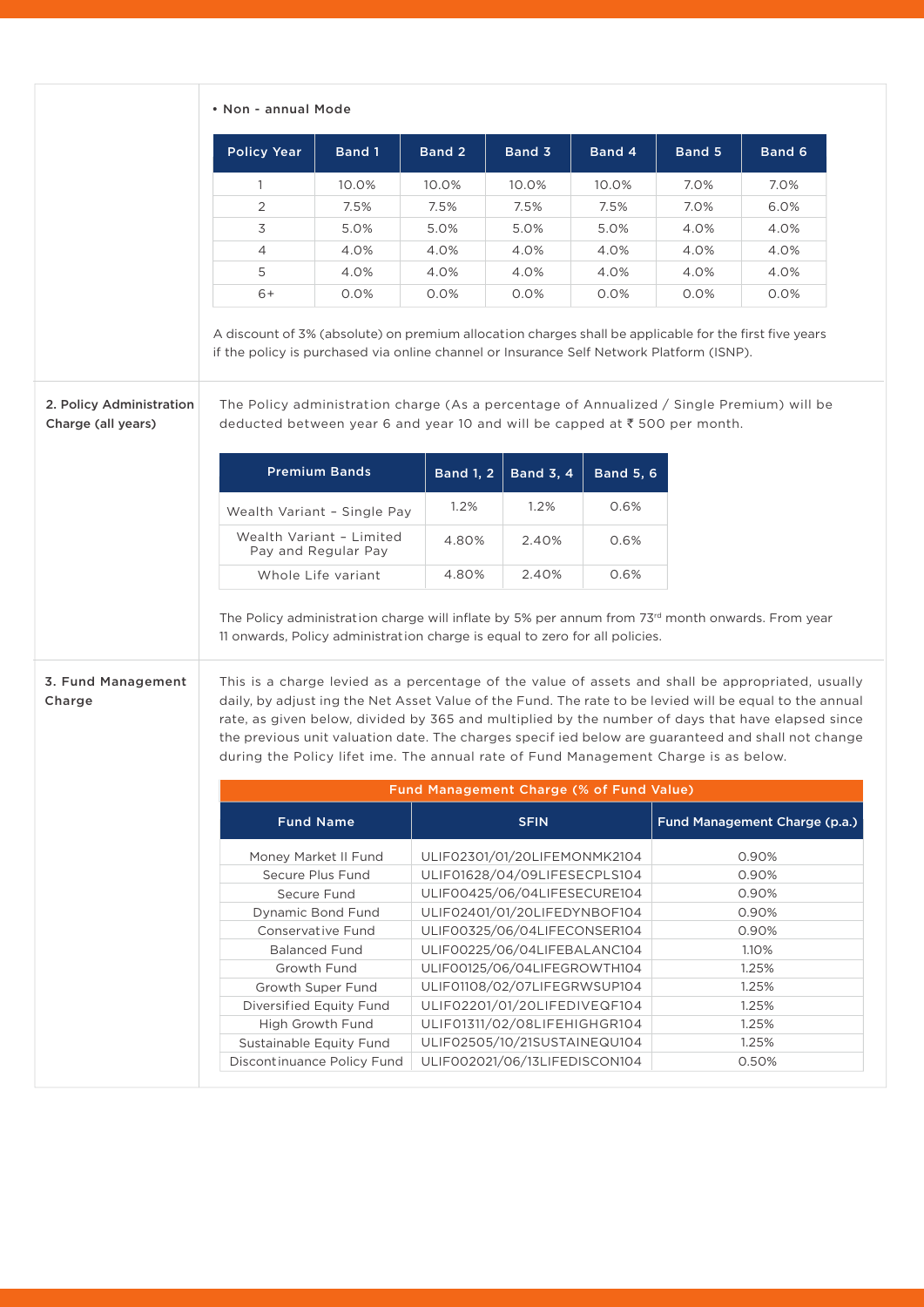| on Death Benefit                                                         | The mortality charge on death benefit will be levied basis 'Sum at Risk' on every monthly<br>anniversary by canceling units from the unit account starting from the date of commencement<br>of Policy. The mortality charge on death benefit will be on an attained age of the Life Insured<br>basis over the duration of the contract. The charge is per $\bar{\tau}$ 1,000 of Sum at Risk and will depend<br>on the gender and attained age of the Life Insured.                                                                                                                                        |               |                                                             |        |                                          |                                                               |                                   |  |
|--------------------------------------------------------------------------|-----------------------------------------------------------------------------------------------------------------------------------------------------------------------------------------------------------------------------------------------------------------------------------------------------------------------------------------------------------------------------------------------------------------------------------------------------------------------------------------------------------------------------------------------------------------------------------------------------------|---------------|-------------------------------------------------------------|--------|------------------------------------------|---------------------------------------------------------------|-----------------------------------|--|
|                                                                          | Sum at Risk (SAR) for the death benefit is defined as follows:<br>Max (Max (Sum Assured, 105% of all premiums paid) less applicable partial withdrawals -<br>Total Fund Value, 0) Charge per ₹1,000 of Sum at Risk                                                                                                                                                                                                                                                                                                                                                                                        |               |                                                             |        |                                          |                                                               |                                   |  |
|                                                                          | <b>Attained Age</b>                                                                                                                                                                                                                                                                                                                                                                                                                                                                                                                                                                                       | <b>Age 25</b> | Age 35                                                      | Age 45 |                                          | <b>Age 55</b>                                                 |                                   |  |
|                                                                          | Male                                                                                                                                                                                                                                                                                                                                                                                                                                                                                                                                                                                                      | 0.84          | 1.08                                                        | 2.32   |                                          | 6.76                                                          |                                   |  |
|                                                                          | Female                                                                                                                                                                                                                                                                                                                                                                                                                                                                                                                                                                                                    | 0.84          | 0.94                                                        | 1.77   |                                          | 5.00                                                          |                                   |  |
|                                                                          | Sample rates are provided for your reference. Please visit our website or ask your financial advisor for<br>the rates applicable to you. Mortality charges are guaranteed throughout the Policy Term.<br>Sum at Risk (SAR) for the product during the settlement period is defined as follows:<br>Max (105% of Total premiums paid - Total Fund Value, 0)<br>Please note that the 'applicable partial withdrawals' mentioned above refers to all the partial<br>withdrawals (except smart withdrawals) made during the two years' period immediately preceding<br>the date of calculation of sum at risk. |               |                                                             |        |                                          |                                                               |                                   |  |
| 5. Mortality Charge<br>on Max Life Waiver<br>of Premium (WOP)<br>benefit | The mortality charge on WOP benefit will be levied, if Max Life Waiver of Premium benefit has<br>been opted at inception, basis 'Sum at Risk' on every monthly anniversary by canceling units<br>from the unit account. The charge will be on an attained age of the Policyholder and will be<br>deducted during Premium Payment Term of the base policy. It shall stop once Max Life Waiver<br>of Premium benefit has been triggered.<br>Sum at Risk (SAR) for the WOP benefit is defined as follows:                                                                                                    |               |                                                             |        |                                          |                                                               |                                   |  |
|                                                                          | Present value of future 'Waiver of Premiums' benefit payable. Please note the present value of<br>these benefits will be calculated at a discount rate of 6.00% p.a.                                                                                                                                                                                                                                                                                                                                                                                                                                      |               |                                                             |        |                                          |                                                               |                                   |  |
| 6. Surrender /<br>Discontinuance<br>Charge                               | The surrender / discontinuance charges are expressed as the lower of $(X\%$ of Annualised<br>Premium, X% of Fund Value, 'Y' fixed rupee amount) where X and Y vary according to the year<br>of premium discontinuance / surrender.<br><b>Single Premium Policies</b><br>The table below gives the factors used in calculation the surrender / discontinuance charge:                                                                                                                                                                                                                                      |               |                                                             |        |                                          |                                                               |                                   |  |
|                                                                          |                                                                                                                                                                                                                                                                                                                                                                                                                                                                                                                                                                                                           |               |                                                             |        |                                          | Discontinuance Charges for the policies having Single premium |                                   |  |
|                                                                          | Where the policy is<br>discontinued during<br>the policy year                                                                                                                                                                                                                                                                                                                                                                                                                                                                                                                                             |               | Up to ₹ 3 Lakhs are lower of                                |        |                                          | Above ₹ 3 Lakhs are lower of                                  |                                   |  |
|                                                                          |                                                                                                                                                                                                                                                                                                                                                                                                                                                                                                                                                                                                           |               | Lower of (% of<br>annualised premium<br>or % of Fund Value) |        | <b>Fixed</b><br>amount<br>$(in \bar{z})$ | Lower of (% of<br>annualised premium<br>or % of Fund Value)   | Fixed<br>amount<br>$(in \bar{z})$ |  |
|                                                                          | 1                                                                                                                                                                                                                                                                                                                                                                                                                                                                                                                                                                                                         |               | 2%                                                          |        | 3,000                                    | 1%                                                            | 6,000                             |  |
|                                                                          | $\overline{2}$                                                                                                                                                                                                                                                                                                                                                                                                                                                                                                                                                                                            |               | 1.5%                                                        |        | 2,000                                    | 0.7%                                                          | 5,000                             |  |
|                                                                          | 3                                                                                                                                                                                                                                                                                                                                                                                                                                                                                                                                                                                                         |               | 1%                                                          |        | 1,500                                    | 0.5%                                                          | 4,000                             |  |
|                                                                          | $\overline{4}$                                                                                                                                                                                                                                                                                                                                                                                                                                                                                                                                                                                            |               | 0.5%                                                        |        | 1,000                                    | 0.35%                                                         | 2,000                             |  |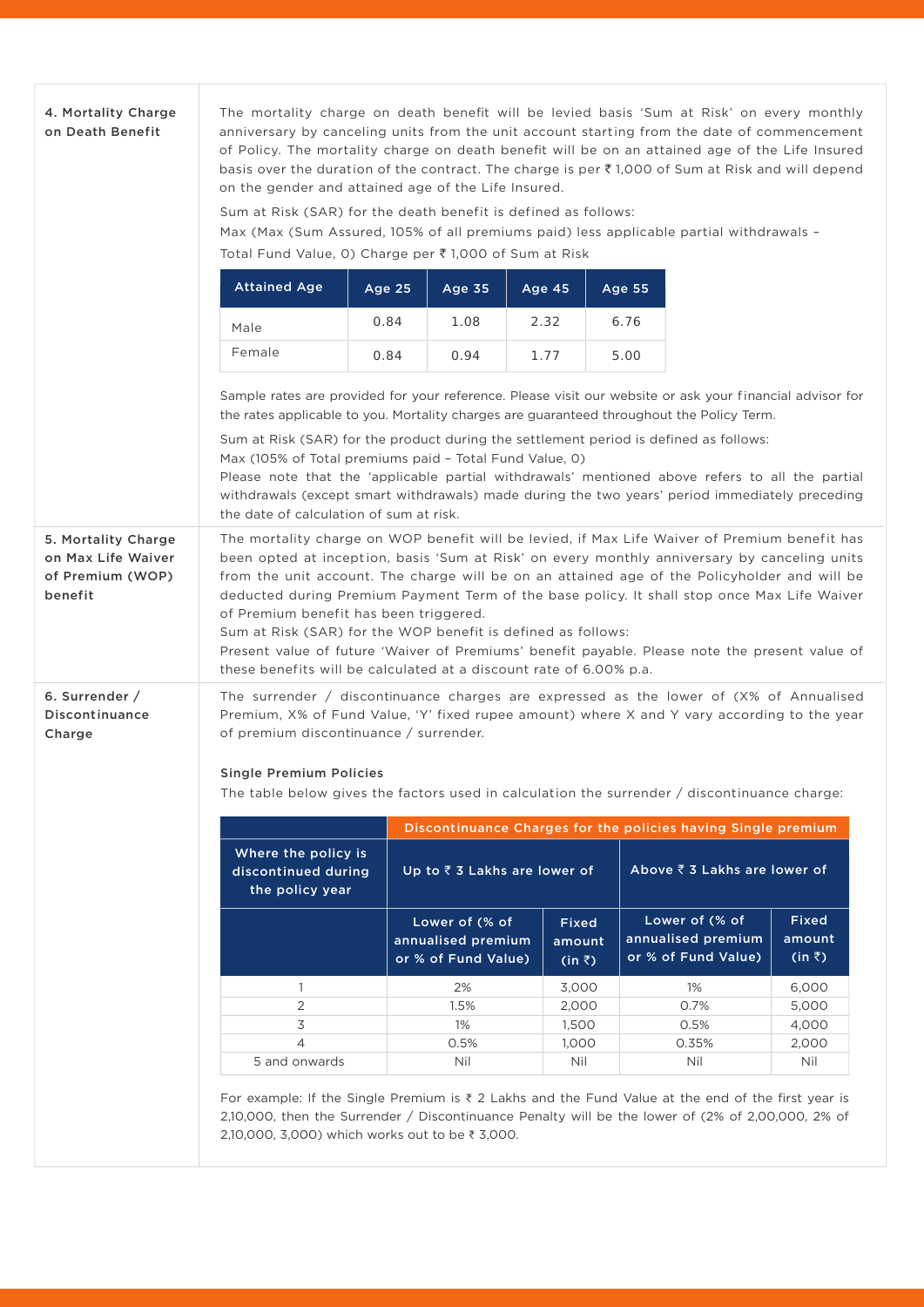## Limited / Regular Premium Policies

|                                       |                                                                                                                                                                                                                                         | Discontinuance Charges for the policies having Annualized Premium |                                          |                                                             |                                   |  |  |
|---------------------------------------|-----------------------------------------------------------------------------------------------------------------------------------------------------------------------------------------------------------------------------------------|-------------------------------------------------------------------|------------------------------------------|-------------------------------------------------------------|-----------------------------------|--|--|
|                                       | When the policy is<br>discontinued during<br>the policy year                                                                                                                                                                            | Up to ₹50,000/- are lower of                                      |                                          | Above ₹ 50,000/- are lower of                               |                                   |  |  |
|                                       |                                                                                                                                                                                                                                         | Lower of (% of<br>annualised premium<br>or % of Fund Value)       | <b>Fixed</b><br>amount<br>$(in \bar{z})$ | Lower of (% of<br>annualised premium<br>or % of Fund Value) | Fixed<br>amount<br>$(in \bar{z})$ |  |  |
|                                       | 1                                                                                                                                                                                                                                       | 20%                                                               | 3,000                                    | 6%                                                          | 6,000                             |  |  |
|                                       | $\overline{2}$                                                                                                                                                                                                                          | 15%                                                               | 2,000                                    | 4%                                                          | 5,000                             |  |  |
|                                       | 3                                                                                                                                                                                                                                       | 10%                                                               | 1,500                                    | 3%                                                          | 4,000                             |  |  |
|                                       | $\overline{4}$                                                                                                                                                                                                                          | 5%                                                                | 1,000                                    | 2%                                                          | 2,000                             |  |  |
|                                       | 5 and onwards                                                                                                                                                                                                                           | Nil                                                               | Nil                                      | Nil                                                         | Nil                               |  |  |
| 7. Switch Charge<br>8. Premium        | All switches will be free of charge.<br>There is no charge for premium redirection. Unlimited premium redirections are allowed in any                                                                                                   |                                                                   |                                          |                                                             |                                   |  |  |
| <b>Redirection Charge</b>             | Policy Year.                                                                                                                                                                                                                            |                                                                   |                                          |                                                             |                                   |  |  |
| 9. Partial Withdrawal<br>Charge       | Partial withdrawals are free of any charge. A maximum of twelve (12) partial withdrawals are<br>allowed in any Policy Year.                                                                                                             |                                                                   |                                          |                                                             |                                   |  |  |
| 10. Smart<br><b>Withdrawal Charge</b> | Smart withdrawals are free of any charge.                                                                                                                                                                                               |                                                                   |                                          |                                                             |                                   |  |  |
| 11. Miscellaneous<br>Charges          | There are no miscellaneous charges.                                                                                                                                                                                                     |                                                                   |                                          |                                                             |                                   |  |  |
| 12. Alteration<br>Charges             | No charge is applicable for any alteration in Sum Assured, Premium Payment Term or Policy<br>Term.                                                                                                                                      |                                                                   |                                          |                                                             |                                   |  |  |
|                                       | However, please note:<br>• All applicable taxes, cesses and levies as imposed by the Government from time to time will be levied<br>on all charges as per the prevailing laws<br>• Any further taxes and cess shall be passed on to you |                                                                   |                                          |                                                             |                                   |  |  |

## Additional benefits under this plan

| Max Life Waiver of<br>Premium Benefit<br>(WOP Benefit) | This benefit will be available for choice only at inception, for limited and regular pay policies, when<br>policyholder and life insured are different individuals. If opted for, on death of the policyholder provided the<br>risk cover under the Policy is in-force and Waiver of Premium cover is active on the date of death of the<br>Policyholder, the Company will fund all future outstanding premiums of the base Policy as and when due<br>under the Policy. All future benefits under the Policy shall be paid to the Claimant, as and when due, as if the<br>Policyholder was alive and had paid the Premiums to us. |
|--------------------------------------------------------|-----------------------------------------------------------------------------------------------------------------------------------------------------------------------------------------------------------------------------------------------------------------------------------------------------------------------------------------------------------------------------------------------------------------------------------------------------------------------------------------------------------------------------------------------------------------------------------------------------------------------------------|
|                                                        | WOP benefit will be available for choice only at inception, for limited and regular pay policies and when<br>policyholder and life insured are different individuals.                                                                                                                                                                                                                                                                                                                                                                                                                                                             |
|                                                        | Min Entry age for Life assured is 0 years (91 days) and Max Entry age is 13 years<br>a                                                                                                                                                                                                                                                                                                                                                                                                                                                                                                                                            |
|                                                        | Policyholder entry age plus the chosen premium payment term should be less than or equal to 65 years<br>$\mathsf{b}$                                                                                                                                                                                                                                                                                                                                                                                                                                                                                                              |
|                                                        | Premium payment term of the base plan<br>$\overline{C}$                                                                                                                                                                                                                                                                                                                                                                                                                                                                                                                                                                           |
|                                                        | In case the Life Insured is a minor as on the Date of Commencement of Risk, the term of the<br>$\overline{d}$<br>WOP benefit shall be restricted to (18 less than age of the minor Life Insured at inception) years                                                                                                                                                                                                                                                                                                                                                                                                               |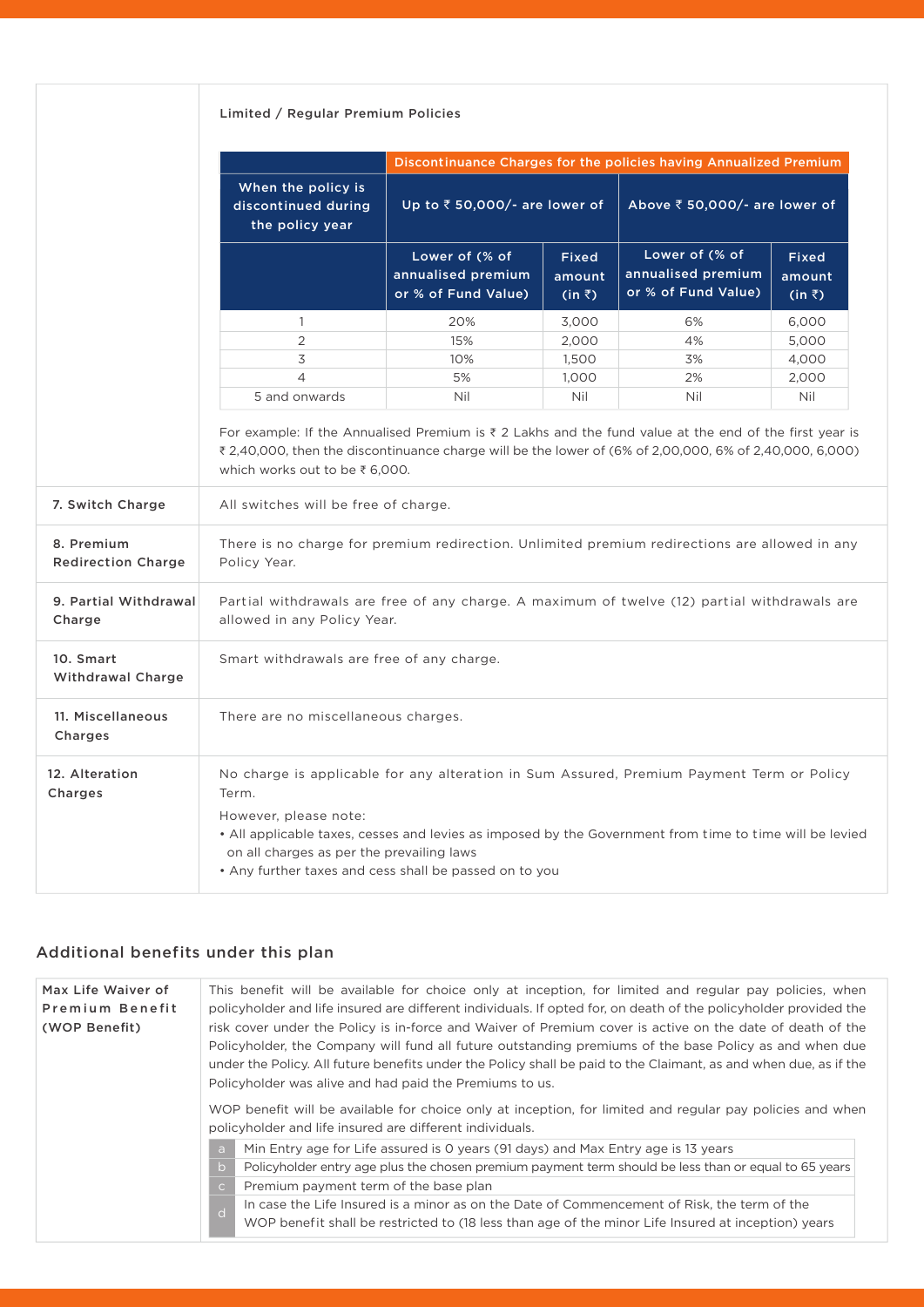| <b>Smart Withdrawals</b>                           | You can avail this feature, if you choose the whole life variant, to systematically withdraw money from your<br>fund value and plan a secondary income as per your need, if all due premiums under your Policy have been<br>paid. you can choose to withdraw a pre-determined percentage of the fund value from your funds regularly.<br>In any particular year, the amount of smart withdrawal equal to the chosen percentage of the fund, shall<br>happen only if the fund value is greater than or equal to Minimum Death Benefit. The Minimum Death<br>Benefit is defined as higher of sum assured and 105% of total premiums paid. |
|----------------------------------------------------|-----------------------------------------------------------------------------------------------------------------------------------------------------------------------------------------------------------------------------------------------------------------------------------------------------------------------------------------------------------------------------------------------------------------------------------------------------------------------------------------------------------------------------------------------------------------------------------------------------------------------------------------|
| Switch                                             | There is no limit on number of switches done in a policy year i.e., you may switch any number of times<br>without any charges being levied.<br>You may switch between available Funds at any time during the Policy Term, subject to a minimum<br>Switch amount of ₹ 5,000.<br>You shall not be allowed to exercise this option during the period of discontinuance in first five years<br>of the policy. Switches will be allowed during the settlement period.                                                                                                                                                                        |
| Premium<br>Redirection                             | There is no limit on number of premium redirect ions done in a Policy Year without any charges being levied.<br>You may redirect your future premiums between available Funds at any time by giving us a written notice<br>before the premium due date. You will need to not ify the Company of the amount / proportion of premium<br>to be paid into each fund at the time of redirection.                                                                                                                                                                                                                                             |
| Partial Withdrawal                                 | You can make partial withdrawals which will be affected by cancelling units subject to the following<br>conditions:<br>Applicable for both Wealth variant and Whole Life variant:<br>i. No partial withdrawals are allowed in the first five Policy Years and thereafter a maximum of twelve<br>(12) partial withdrawals are allowed in any policy year<br>ii. The minimum amount of partial withdrawal allowed per transaction is $\overline{\epsilon}$ 5,000                                                                                                                                                                          |
| Increase or decrease<br>in Premium Payment<br>Term | An Increase or decrease is allowed in the Premium Payment Term under this plan subject to the following:<br>• This feature is not applicable for single pay premium payment option<br>• This will be allowed after completion of lock-in period, by notifying the company, provided<br>all due premiums have been paid, subject to the Premium Payment Term options available<br>under the variant chosen by you basis the boundary conditions applicable at inception                                                                                                                                                                  |
| Increase in<br>Policy Term                         | An Increase in the Policy Term is allowed under this plan subject to the following:<br>• This feature is not applicable for single pay premium payment option and Whole Life Variant<br>• This will be allowed, after completion of lock-in period, by notifying the company,<br>provided all due premiums have been paid, subject to the policy term options available<br>under the variant chosen by you                                                                                                                                                                                                                              |
| Decrease in Sum<br>Assured                         | You can choose a lower cover multiple as per the choices available at your entry age, provided you<br>have completed at least 1 Policy Year and all due premiums of first Policy Year have been paid.<br>There will be no change in the premium payable due to the change in the cover multiple.                                                                                                                                                                                                                                                                                                                                        |
| <b>Settlement Option</b>                           | You may opt for a settlement option; in which case the policy will continue after the maturity date for a<br>period not exceeding 5 years from the maturity date.<br>The settlement option, if opted by you, shall entitle you to receive periodical payments of unit Fund Value,<br>by cancellation of Units at their prevailing NAV. The first instalment will be paid out on the Date of Maturity.<br>Units payable under each instalment will be equal to:<br>Number of units before payment of installment / Number of remaining installments                                                                                      |
| <b>Premium Reduction</b>                           | After completion of first five Policy Years, you have an option to decrease the premium up to 50%<br>your original Annualized Premium, subject to the minimum premium limit, provided all due<br>premiums have been paid.                                                                                                                                                                                                                                                                                                                                                                                                               |

For further details, please refer to the prospectus.